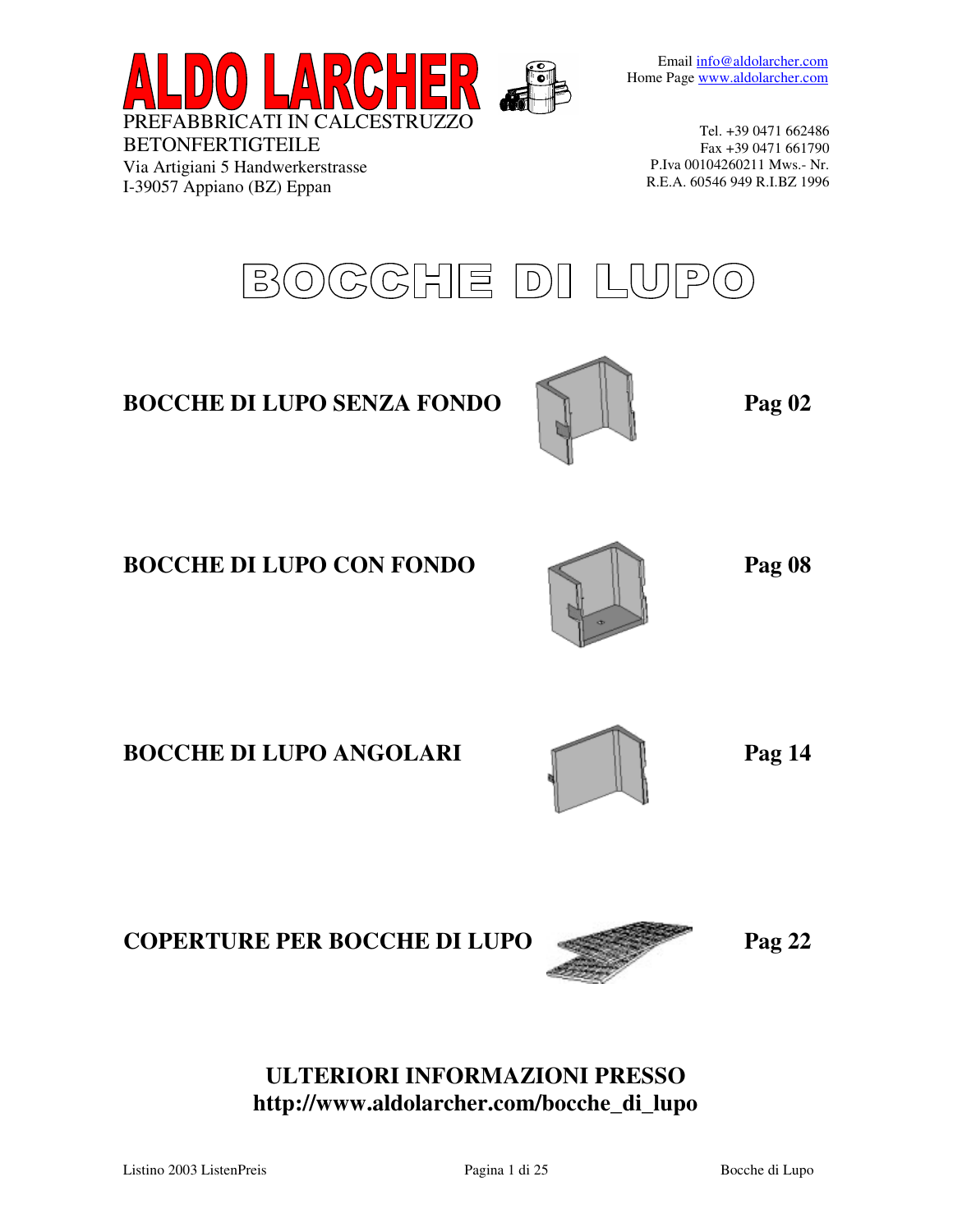



Via Artigiani 5 Handwerkerstrasse I-39057 Appiano (BZ) Eppan

Tel. +39 0471 662486 Fax +39 0471 661790 P.Iva 00104260211 Mws.- Nr. R.E.A. 60546 949 R.I.BZ 1996

# BOCCHE DI LUPO SENZA FONDO

## **100**

BOCCA DI LUPO SENZA FONDO 100x100hx60

BOCCA DI LUPO PREFABBRICATA, LUCE cm 100, ALTEZZA cm 100, DISTANZA PARETE cm 60, SPESSORE MINIMO PARETI cm 10 - 8, IN CALCESTRUZZO VIBROCOMPRESSO, ARMATA CON FIBRE DIFFUSE IN ACCIAIO mm 50xØ1, ATTE A SOPPORTARE LA SPINTA DEL TERRENO, ALLA PROFONDITÀ DI CM \_\_\_\_. SISTEMA DI ANCORAGGIO A SCOMPARSA CON TASSELLI.

| Licht<br>Höhe<br>Wandabst.<br><b>BOC100X100</b><br><sub>cm</sub><br><sub>cm</sub><br><sub>cm</sub><br>Bocca di lupo<br>100x100hx60<br>540<br>100<br>100<br>60 | Art.               | Luce<br><sub>cm</sub> | <b>Altezza</b><br><sub>cm</sub> | Dist. Parete<br><sub>cm</sub> | Peso Kg           |
|---------------------------------------------------------------------------------------------------------------------------------------------------------------|--------------------|-----------------------|---------------------------------|-------------------------------|-------------------|
|                                                                                                                                                               |                    |                       |                                 |                               | <b>Gewicht</b> kg |
|                                                                                                                                                               | <b>Senza Fondo</b> |                       |                                 |                               |                   |

|                                                                                                              | Lire |                                                                                                                                                                                                                                                                                                                                                                            |  |  |  |
|--------------------------------------------------------------------------------------------------------------|------|----------------------------------------------------------------------------------------------------------------------------------------------------------------------------------------------------------------------------------------------------------------------------------------------------------------------------------------------------------------------------|--|--|--|
|                                                                                                              | Euro |                                                                                                                                                                                                                                                                                                                                                                            |  |  |  |
| SISTEMA DI ANCORAGGIO - OBLIQUO - A SCOMPARSA - INGLOBATO<br>NEL GETTO - "BREVETTO DEPOSITATO" N. BZ2002A022 |      |                                                                                                                                                                                                                                                                                                                                                                            |  |  |  |
|                                                                                                              | 50   | $0.2 \text{ m}$ $1.00 \text{ m}$ $\overline{Y}$ $\overline{Y}$ $\overline{Y}$ $\overline{Y}$ $\overline{Y}$ $\overline{Y}$ $\overline{Y}$ $\overline{Y}$ $\overline{Y}$ $\overline{Y}$ $\overline{Y}$ $\overline{Y}$ $\overline{Y}$ $\overline{Y}$ $\overline{Y}$ $\overline{Y}$ $\overline{Y}$ $\overline{Y}$ $\overline{Y}$ $\overline{Y}$ $\overline{Y}$ $\overline{Y}$ |  |  |  |

ELEMENTI COMPLETI DI Nr. 02 TASSELLI IN ACCIAIO M10x120, DOPPIA FASCETTA D'ESPANSIONE PER ANCORAGGI PESANTI. Kn 4,6 TRAZIONE - Kn 9,1 TAGLIO



## BOCCA DI LUPO SENZA FONDO 100x160hx60

BOCCA DI LUPO PREFABBRICATA, LUCE cm 100, ALTEZZA cm 160, DISTANZA PARETE cm 60, SPESSORE MINIMO PARETI cm 10 - 8, IN CALCESTRUZZO VIBROCOMPRESSO, ARMATA CON FIBRE DIFFUSE IN ACCIAIO mm 50xØ1, ATTE A SOPPORTARE LA SPINTA DEL TERRENO, ALLA PROFONDITÀ DI CM \_\_\_\_. SISTEMA DI ANCORAGGIO A SCOMPARSA CON TASSELLI.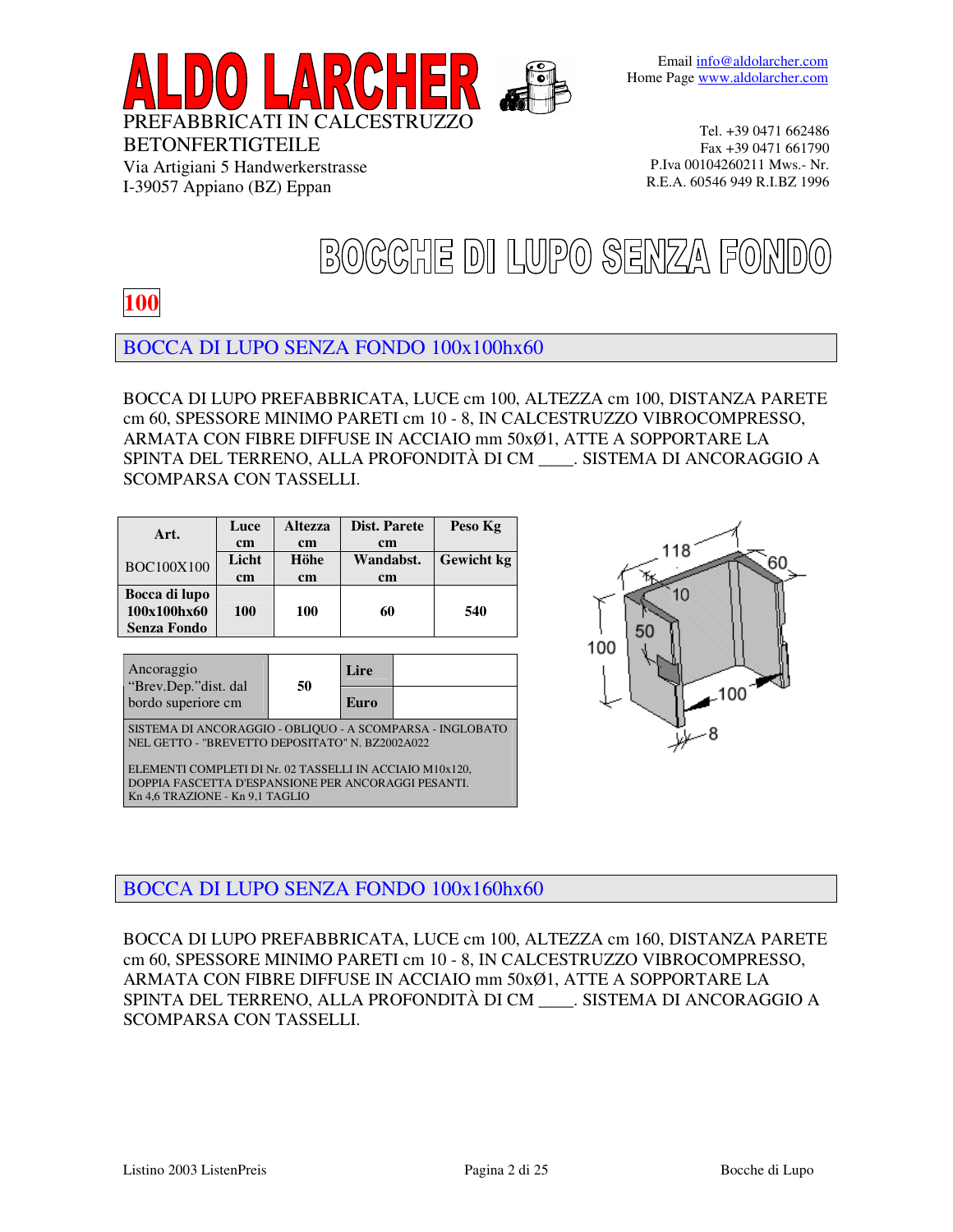

| Art.               | Luce  | <b>Dist. Parete</b><br><b>Altezza</b> |               | Peso Kg           |
|--------------------|-------|---------------------------------------|---------------|-------------------|
|                    | cm    | <sub>cm</sub>                         | <sub>cm</sub> |                   |
| <b>BOC100X160</b>  | Licht | Höhe                                  | Wandabst.     | <b>Gewicht</b> kg |
|                    | cm    | <sub>cm</sub>                         | <sub>cm</sub> |                   |
| Bocca di lupo      |       |                                       |               |                   |
| 100x160hx60        | 100   | 160                                   | 60            | 864               |
| <b>Senza Fondo</b> |       |                                       |               |                   |
|                    |       |                                       |               |                   |

BETONFERTIGTEILE

Via Artigiani 5 Handwerkerstrasse I-39057 Appiano (BZ) Eppan

| Ancoraggio<br>"Brev.Dep."dist. dal                                                                           | 50 | Lire |  |  |  |
|--------------------------------------------------------------------------------------------------------------|----|------|--|--|--|
| bordo superiore cm                                                                                           |    | Euro |  |  |  |
| SISTEMA DI ANCORAGGIO - OBLIQUO - A SCOMPARSA - INGLOBATO<br>NEL GETTO - "BREVETTO DEPOSITATO" N. BZ2002A022 |    |      |  |  |  |
| ELEMENTI COMPLETI DI Nr. 02 TASSELLI IN ACCIAIO M10x120,                                                     |    |      |  |  |  |
| DOPPIA FASCETTA D'ESPANSIONE PER ANCORAGGI PESANTI.                                                          |    |      |  |  |  |
| Kn 4,6 TRAZIONE - Kn 9,1 TAGLIO                                                                              |    |      |  |  |  |



BOCCA DI LUPO SENZA FONDO 100x200hx60

BOCCA DI LUPO PREFABBRICATA, LUCE cm 100, ALTEZZA cm 200, DISTANZA PARETE cm 60, SPESSORE MINIMO PARETI cm 10 - 8, IN CALCESTRUZZO VIBROCOMPRESSO, ARMATA CON FIBRE DIFFUSE IN ACCIAIO mm 50xØ1, ATTE A SOPPORTARE LA SPINTA DEL TERRENO, ALLA PROFONDITÀ DI CM \_\_\_\_. SISTEMA DI ANCORAGGIO A SCOMPARSA CON TASSELLI.

| Art.                                               | Luce<br>cm  | <b>Altezza</b><br><sub>cm</sub> | Dist. Parete<br><sub>cm</sub> | Peso Kg           |
|----------------------------------------------------|-------------|---------------------------------|-------------------------------|-------------------|
| <b>BOC100X200</b>                                  | Licht<br>cm | Höhe<br><sub>cm</sub>           | Wandabst.<br><sub>cm</sub>    | <b>Gewicht</b> kg |
| Bocca di lupo<br>100x200hx60<br><b>Senza Fondo</b> | 100         | <b>200</b>                      | 60                            | 1.080             |

| Ancoraggio<br>"Brev.Dep."dist. dal                                                                                                                 | 50 | Lire |  |  |
|----------------------------------------------------------------------------------------------------------------------------------------------------|----|------|--|--|
| bordo superiore cm                                                                                                                                 |    | Euro |  |  |
| SISTEMA DI ANCORAGGIO - OBLIQUO - A SCOMPARSA - INGLOBATO<br>NEL GETTO - "BREVETTO DEPOSITATO" N. BZ2002A022                                       |    |      |  |  |
| ELEMENTI COMPLETI DI Nr. 04 TASSELLI IN ACCIAIO M10x120,<br>DOPPIA FASCETTA D'ESPANSIONE PER ANCORAGGI PESANTI.<br>Kn 4,6 TRAZIONE - Kn 9,1 TAGLIO |    |      |  |  |

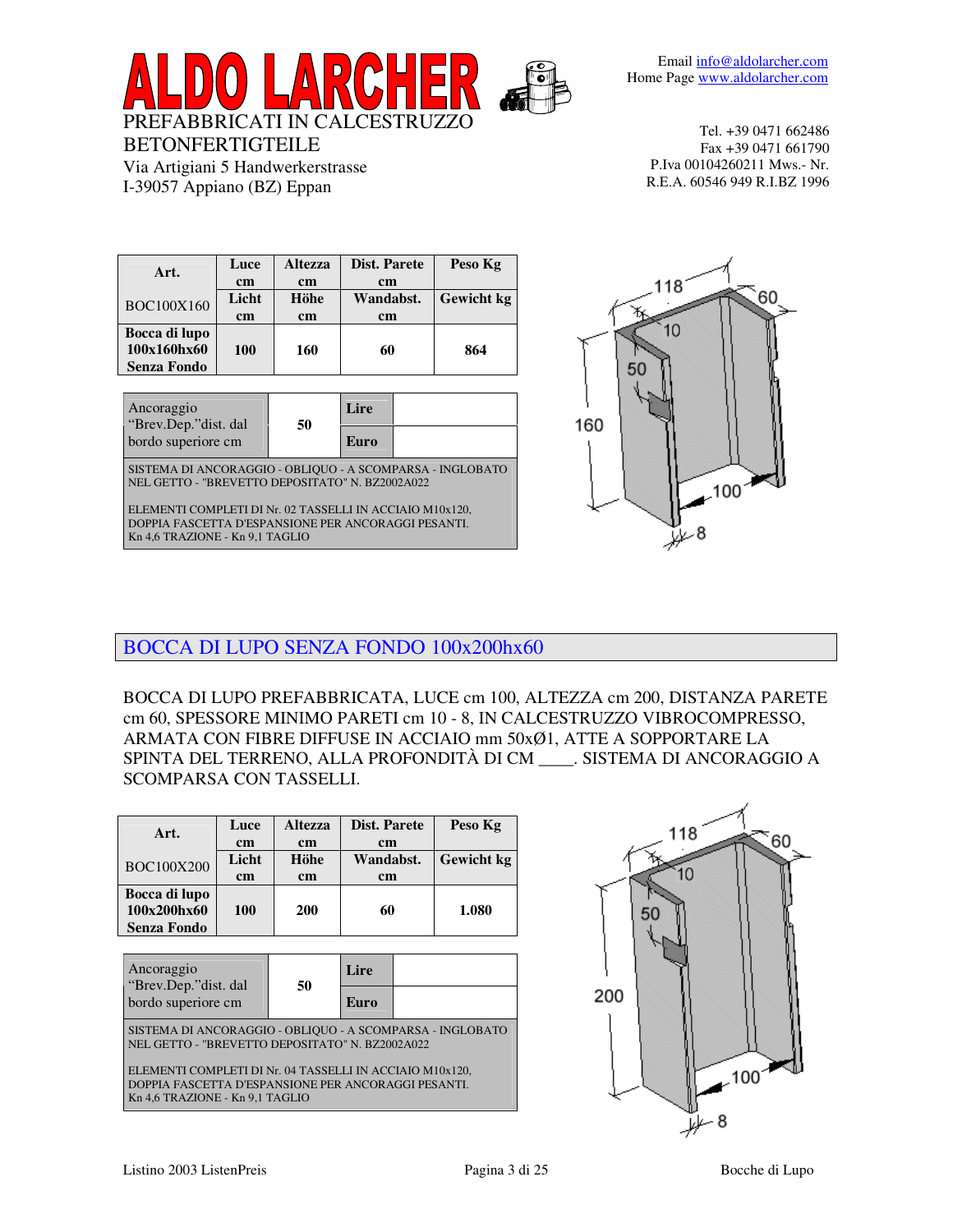

**125**

BETONFERTIGTEILE

Via Artigiani 5 Handwerkerstrasse I-39057 Appiano (BZ) Eppan

BOCCA DI LUPO SENZA FONDO 125x100hx60

BOCCA DI LUPO PREFABBRICATA, LUCE cm 125, ALTEZZA cm 100, DISTANZA PARETE cm 60, SPESSORE MINIMO PARETI cm 10 - 8, IN CALCESTRUZZO VIBROCOMPRESSO, ARMATA CON FIBRE DIFFUSE IN ACCIAIO mm 50xØ1, ATTE A SOPPORTARE LA SPINTA DEL TERRENO, ALLA PROFONDITÀ DI CM \_\_\_\_. SISTEMA DI ANCORAGGIO A SCOMPARSA CON TASSELLI.

| Art.                                               | Luce<br>cm<br>Licht | <b>Altezza</b><br>cm<br>Höhe | Dist. Parete<br>cm<br>Wandabst. | Peso Kg<br><b>Gewicht</b> kg |
|----------------------------------------------------|---------------------|------------------------------|---------------------------------|------------------------------|
| BOC125X100                                         | cm                  | cm                           | cm                              |                              |
| Bocca di lupo<br>125x100hx60<br><b>Senza Fondo</b> | 125                 | 100                          | 60                              | 600                          |
| Ancoraggio<br>"Brev.Dep." dist. dal                |                     | 50                           | Lire                            |                              |
| bordo superiore cm                                 |                     |                              | Euro                            |                              |

SISTEMA DI ANCORAGGIO - OBLIQUO - A SCOMPARSA - INGLOBATO NEL GETTO - "BREVETTO DEPOSITATO" N. BZ2002A022

ELEMENTI COMPLETI DI Nr. 02 TASSELLI IN ACCIAIO M10x120, DOPPIA FASCETTA D'ESPANSIONE PER ANCORAGGI PESANTI. Kn 4,6 TRAZIONE - Kn 9,1 TAGLIO



### BOCCA DI LUPO SENZA FONDO 125x160hx60

BOCCA DI LUPO PREFABBRICATA, LUCE cm 125, ALTEZZA cm 160, DISTANZA PARETE cm 60, SPESSORE MINIMO PARETI cm 10 - 8, IN CALCESTRUZZO VIBROCOMPRESSO, ARMATA CON FIBRE DIFFUSE IN ACCIAIO mm 50xØ1, ATTE A SOPPORTARE LA SPINTA DEL TERRENO, ALLA PROFONDITÀ DI CM \_\_\_\_. SISTEMA DI ANCORAGGIO A SCOMPARSA CON TASSELLI.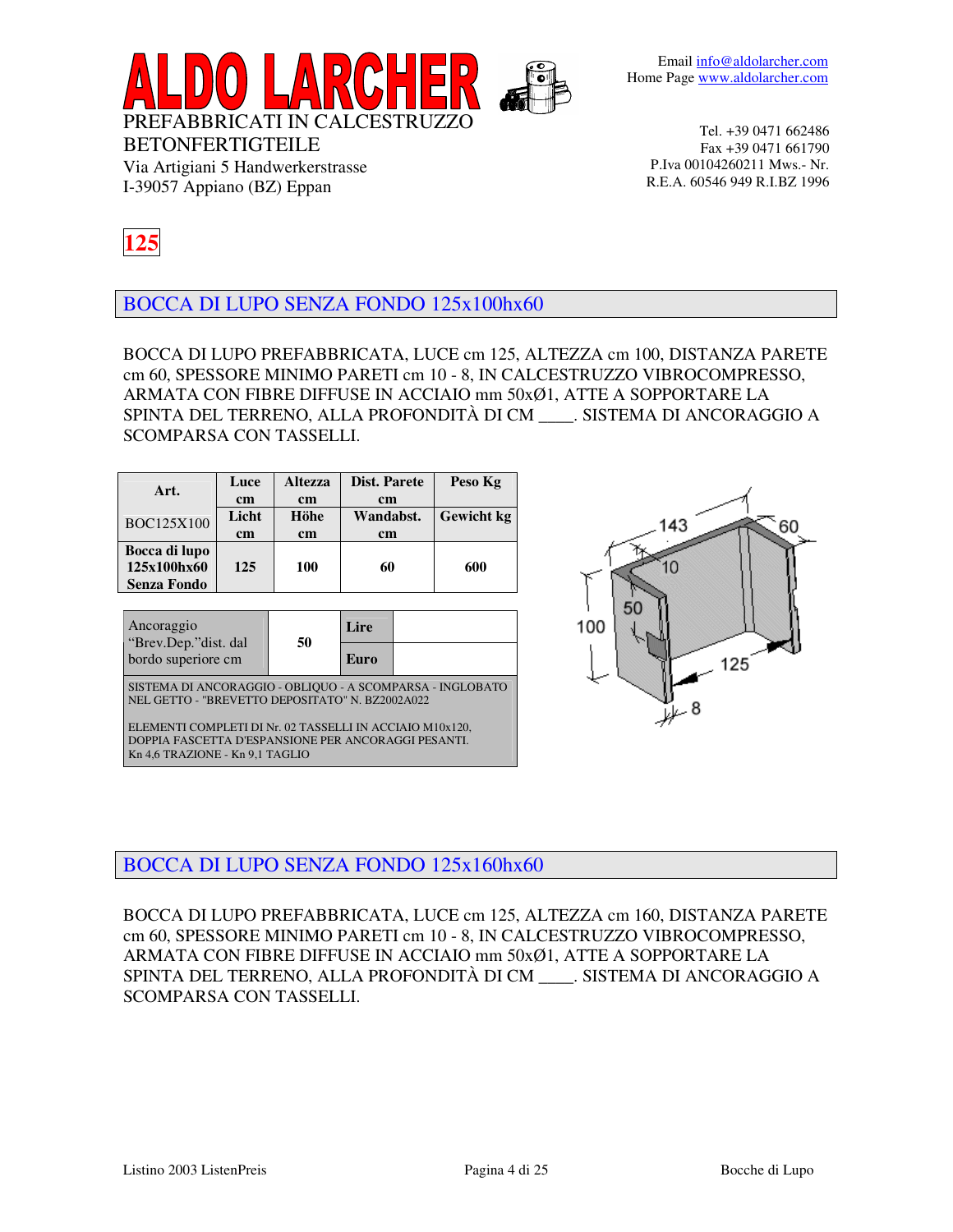

| Art.               | Luce          | <b>Altezza</b> | <b>Dist. Parete</b> | Peso Kg           |
|--------------------|---------------|----------------|---------------------|-------------------|
|                    | <sub>cm</sub> | <sub>cm</sub>  | <sub>cm</sub>       |                   |
| BOC125X160         | Licht         | Höhe           | Wandabst.           | <b>Gewicht</b> kg |
|                    | <sub>cm</sub> | <sub>cm</sub>  | <sub>cm</sub>       |                   |
| Bocca di lupo      |               |                |                     |                   |
| 125x160hx60        | 125           | 160            | 60                  | 960               |
| <b>Senza Fondo</b> |               |                |                     |                   |

BETONFERTIGTEILE

Via Artigiani 5 Handwerkerstrasse I-39057 Appiano (BZ) Eppan

| Ancoraggio<br>"Brev.Dep."dist. dal                                                                              |    | Lire |  |  |
|-----------------------------------------------------------------------------------------------------------------|----|------|--|--|
| bordo superiore cm                                                                                              | 50 | Euro |  |  |
| SISTEMA DI ANCORAGGIO - OBLIQUO - A SCOMPARSA - INGLOBATO<br>NEL GETTO - "BREVETTO DEPOSITATO" N. BZ2002A022    |    |      |  |  |
| ELEMENTI COMPLETI DI Nr. 04 TASSELLI IN ACCIAIO M10x120,<br>DOPPIA FASCETTA D'ESPANSIONE PER ANCORAGGI PESANTI. |    |      |  |  |
| Kn 4,6 TRAZIONE - Kn 9,1 TAGLIO                                                                                 |    |      |  |  |



BOCCA DI LUPO SENZA FONDO 125x200hx60

BOCCA DI LUPO PREFABBRICATA, LUCE cm 125, ALTEZZA cm 200, DISTANZA PARETE cm 60, SPESSORE MINIMO PARETI cm 10 - 8, IN CALCESTRUZZO VIBROCOMPRESSO, ARMATA CON FIBRE DIFFUSE IN ACCIAIO mm 50xØ1, ATTE A SOPPORTARE LA SPINTA DEL TERRENO, ALLA PROFONDITÀ DI CM \_\_\_\_. SISTEMA DI ANCORAGGIO A SCOMPARSA CON TASSELLI.

| Art.<br>BOC125X200                                                                                                                                                                                                                                                 | Luce<br>cm<br>Licht<br>cm | <b>Altezza</b><br>cm<br>Höhe<br>cm | Dist. Parete<br>cm<br>Wandabst.<br>cm |  | Peso Kg<br><b>Gewicht</b> kg |
|--------------------------------------------------------------------------------------------------------------------------------------------------------------------------------------------------------------------------------------------------------------------|---------------------------|------------------------------------|---------------------------------------|--|------------------------------|
| Bocca di lupo<br>125x200hx60<br>Senza Fondo                                                                                                                                                                                                                        | 125                       | <b>200</b>                         | 60                                    |  | 1.200                        |
| Ancoraggio<br>Lire<br>"Brev.Dep." dist. dal<br>50<br>bordo superiore cm<br>Euro                                                                                                                                                                                    |                           |                                    |                                       |  |                              |
| SISTEMA DI ANCORAGGIO - OBLIQUO - A SCOMPARSA - INGLOBATO<br>NEL GETTO - "BREVETTO DEPOSITATO" N. BZ2002A022<br>ELEMENTI COMPLETI DI Nr. 04 TASSELLI IN ACCIAIO M10x120,<br>DOPPIA FASCETTA D'ESPANSIONE PER ANCORAGGI PESANTI.<br>Kn 4,6 TRAZIONE - Kn 9,1 TAGLIO |                           |                                    |                                       |  |                              |

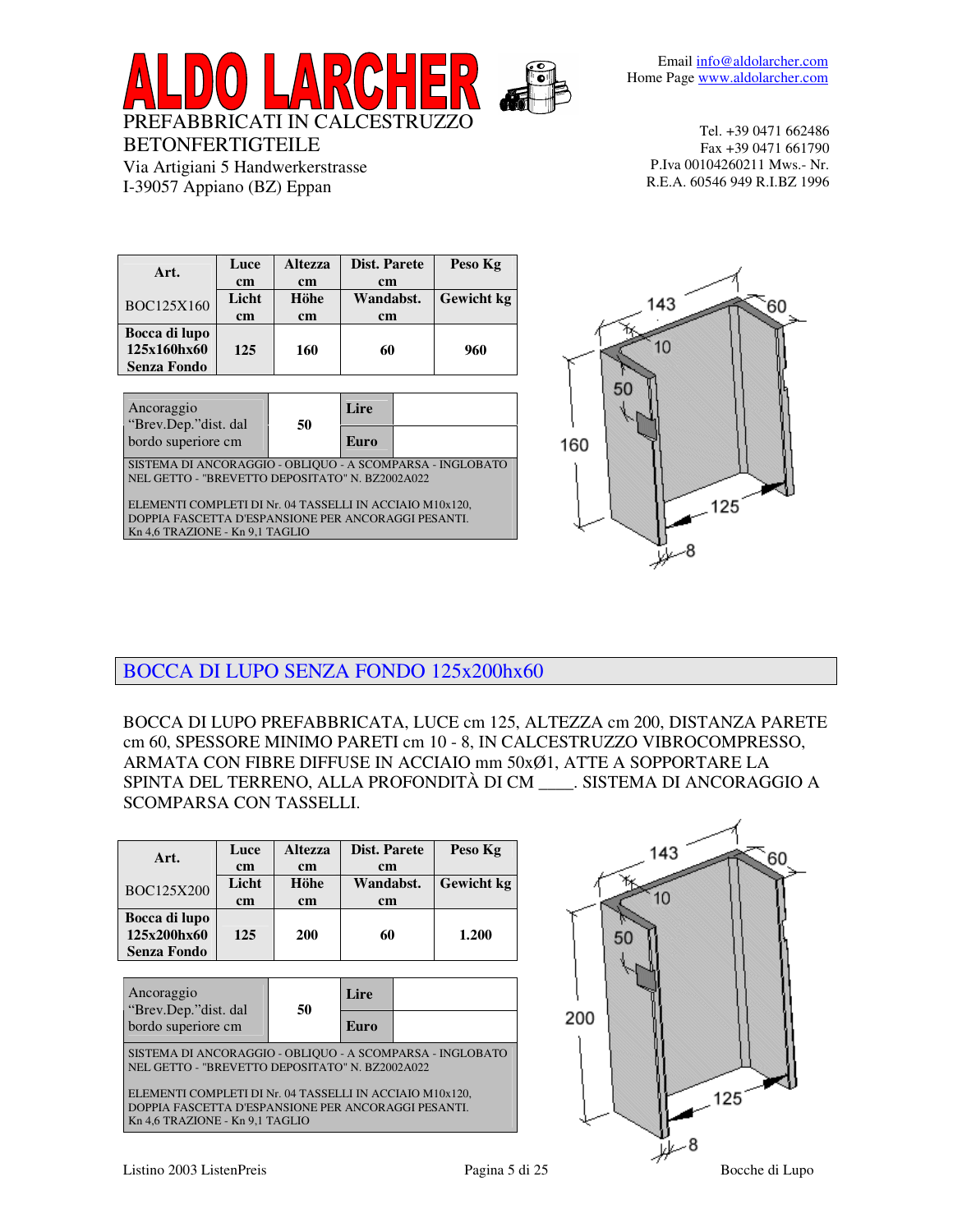

BETONFERTIGTEILE Via Artigiani 5 Handwerkerstrasse I-39057 Appiano (BZ) Eppan



### BOCCA DI LUPO SENZA FONDO 185x100hx60

BOCCA DI LUPO PREFABBRICATA, LUCE cm 185, ALTEZZA cm 100, DISTANZA PARETE cm 60, SPESSORE MINIMO PARETI cm 10 - 8, IN CALCESTRUZZO VIBROCOMPRESSO, ARMATA CON FIBRE DIFFUSE IN ACCIAIO mm 50xØ1, ATTE A SOPPORTARE LA SPINTA DEL TERRENO, ALLA PROFONDITÀ DI CM \_\_\_\_. SISTEMA DI ANCORAGGIO A SCOMPARSA CON TASSELLI.

| Art.                                        | Luce          | <b>Altezza</b> | Dist. Parete  | Peso Kg    |
|---------------------------------------------|---------------|----------------|---------------|------------|
|                                             | cm            | <sub>cm</sub>  | <sub>cm</sub> |            |
| <b>BOC185X100</b>                           | Licht         | Höhe           | Wandabst.     | Gewicht kg |
|                                             | <sub>cm</sub> | cm             | <sub>cm</sub> |            |
| Bocca di lupo<br>185x100hx60<br>Senza Fondo | 185           | 100            | 60            | 744        |

| Ancoraggio<br>"Brev.Dep."dist. dal                                                                           | 50 | Lire |  |  |
|--------------------------------------------------------------------------------------------------------------|----|------|--|--|
| bordo superiore cm                                                                                           |    | Euro |  |  |
| SISTEMA DI ANCORAGGIO - OBLIQUO - A SCOMPARSA - INGLOBATO<br>NEL GETTO - "BREVETTO DEPOSITATO" N. BZ2002A022 |    |      |  |  |

ELEMENTI COMPLETI DI Nr. 02 TASSELLI IN ACCIAIO M10x120, DOPPIA FASCETTA D'ESPANSIONE PER ANCORAGGI PESANTI. Kn 4,6 TRAZIONE - Kn 9,1 TAGLIO



### BOCCA DI LUPO SENZA FONDO 185x160hx60

BOCCA DI LUPO PREFABBRICATA, LUCE cm 185, ALTEZZA cm 160, DISTANZA PARETE cm 60, SPESSORE MINIMO PARETI cm 10 - 8, IN CALCESTRUZZO VIBROCOMPRESSO, ARMATA CON FIBRE DIFFUSE IN ACCIAIO mm 50xØ1, ATTE A SOPPORTARE LA SPINTA DEL TERRENO, ALLA PROFONDITÀ DI CM \_\_\_\_. SISTEMA DI ANCORAGGIO A SCOMPARSA CON TASSELLI.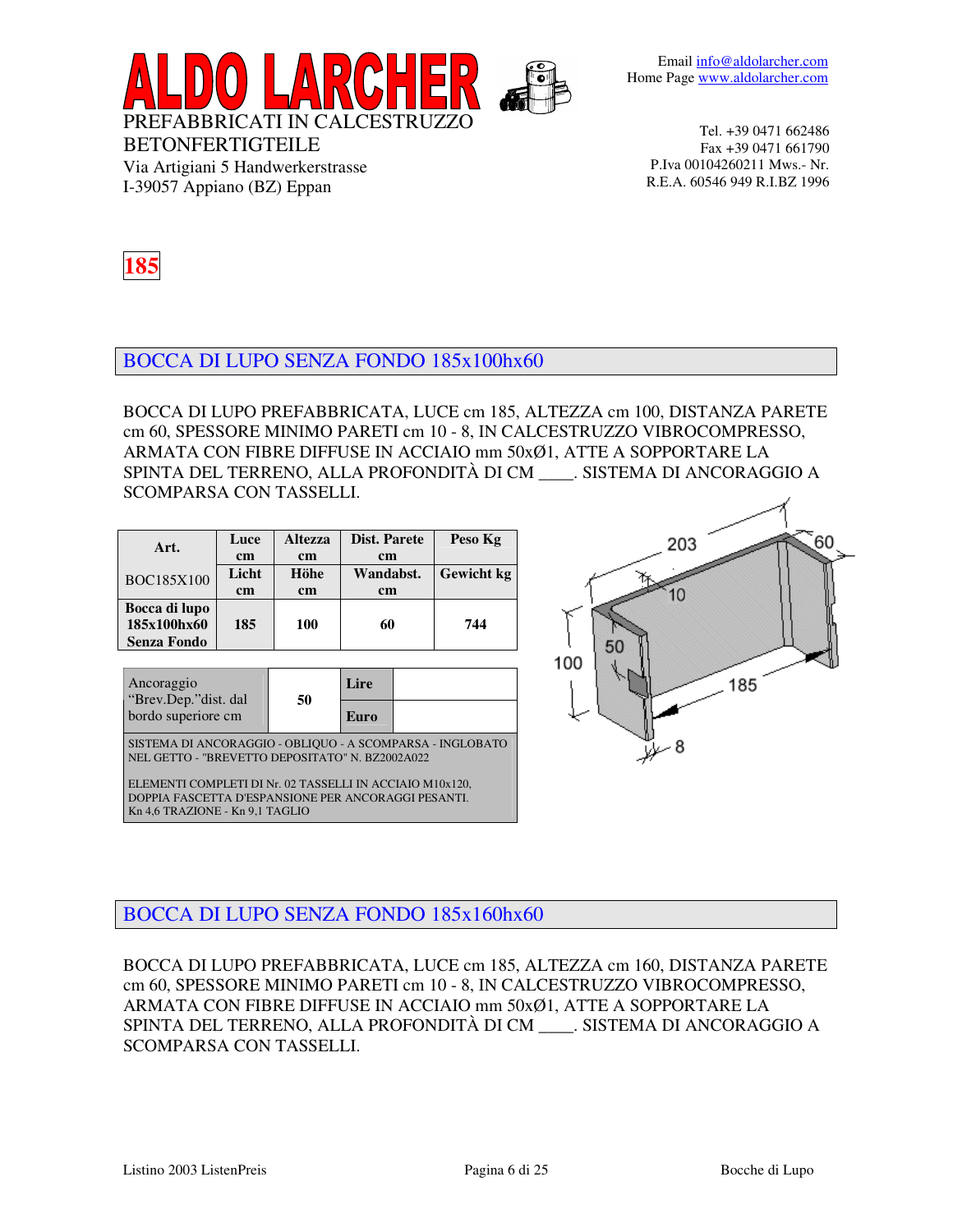Email info@aldolarcher.com Home Page www.aldolarcher.com



BETONFERTIGTEILE

Via Artigiani 5 Handwerkerstrasse I-39057 Appiano (BZ) Eppan

Tel. +39 0471 662486 Fax +39 0471 661790 P.Iva 00104260211 Mws.- Nr. R.E.A. 60546 949 R.I.BZ 1996

| Art.                                                                                                         | Luce<br>$\mathbf{cm}$  | <b>Altezza</b><br>cm | <b>Dist. Parete</b><br>cm | Peso Kg    |     |
|--------------------------------------------------------------------------------------------------------------|------------------------|----------------------|---------------------------|------------|-----|
| BOC185X160                                                                                                   | Licht<br>$\mathbf{cm}$ | Höhe<br>cm           | Wandabst.<br>cm           | Gewicht kg |     |
| Bocca di lupo<br>185x160hx60<br><b>Senza Fondo</b>                                                           | 185                    | 160                  | 60                        | 1.190      |     |
| Ancoraggio                                                                                                   |                        |                      | Lire                      |            |     |
| "Brev.Dep."dist. dal<br>bordo superiore cm                                                                   |                        | 50                   | Euro                      |            | 160 |
| SISTEMA DI ANCORAGGIO - OBLIQUO - A SCOMPARSA - INGLOBATO<br>NEL GETTO - "BREVETTO DEPOSITATO" N. BZ2002A022 |                        |                      |                           |            |     |

ELEMENTI COMPLETI DI Nr. 04 TASSELLI IN ACCIAIO M10x120, DOPPIA FASCETTA D'ESPANSIONE PER ANCORAGGI PESANTI. Kn 4,6 TRAZIONE - Kn 9,1 TAGLIO



BOCCA DI LUPO SENZA FONDO 185x200hx60

BOCCA DI LUPO PREFABBRICATA, LUCE cm 185, ALTEZZA cm 200, DISTANZA PARETE cm 60, SPESSORE MINIMO PARETI cm 10 - 8, IN CALCESTRUZZO VIBROCOMPRESSO, ARMATA CON FIBRE DIFFUSE IN ACCIAIO mm 50xØ1, ATTE A SOPPORTARE LA SPINTA DEL TERRENO, ALLA PROFONDITÀ DI CM \_\_\_\_. SISTEMA DI ANCORAGGIO A SCOMPARSA CON TASSELLI.

| Art.                                               | Luce<br>cm  | <b>Altezza</b><br><sub>cm</sub> | Dist. Parete<br><sub>cm</sub> | Peso Kg           |
|----------------------------------------------------|-------------|---------------------------------|-------------------------------|-------------------|
| <b>BOC185X200</b>                                  | Licht<br>cm | <b>Höhe</b><br><sub>cm</sub>    | Wandabst.<br><sub>cm</sub>    | <b>Gewicht</b> kg |
| Bocca di lupo<br>185x200hx60<br><b>Senza Fondo</b> | 185         | <b>200</b>                      | 60                            | 1.488             |

| Ancoraggio<br>"Brev.Dep."dist. dal                                                                           | 50                                                                                     | Lire |  |  |  |  |
|--------------------------------------------------------------------------------------------------------------|----------------------------------------------------------------------------------------|------|--|--|--|--|
| bordo superiore cm                                                                                           |                                                                                        | Euro |  |  |  |  |
| SISTEMA DI ANCORAGGIO - OBLIQUO - A SCOMPARSA - INGLOBATO<br>NEL GETTO - "BREVETTO DEPOSITATO" N. BZ2002A022 |                                                                                        |      |  |  |  |  |
| ELEMENTI COMPLETI DI Nr. 04 TASSELLI IN ACCIAIO M10x120,                                                     |                                                                                        |      |  |  |  |  |
|                                                                                                              | DOPPIA FASCETTA D'ESPANSIONE PER ANCORAGGI PESANTI.<br>Kn 4,6 TRAZIONE - Kn 9,1 TAGLIO |      |  |  |  |  |

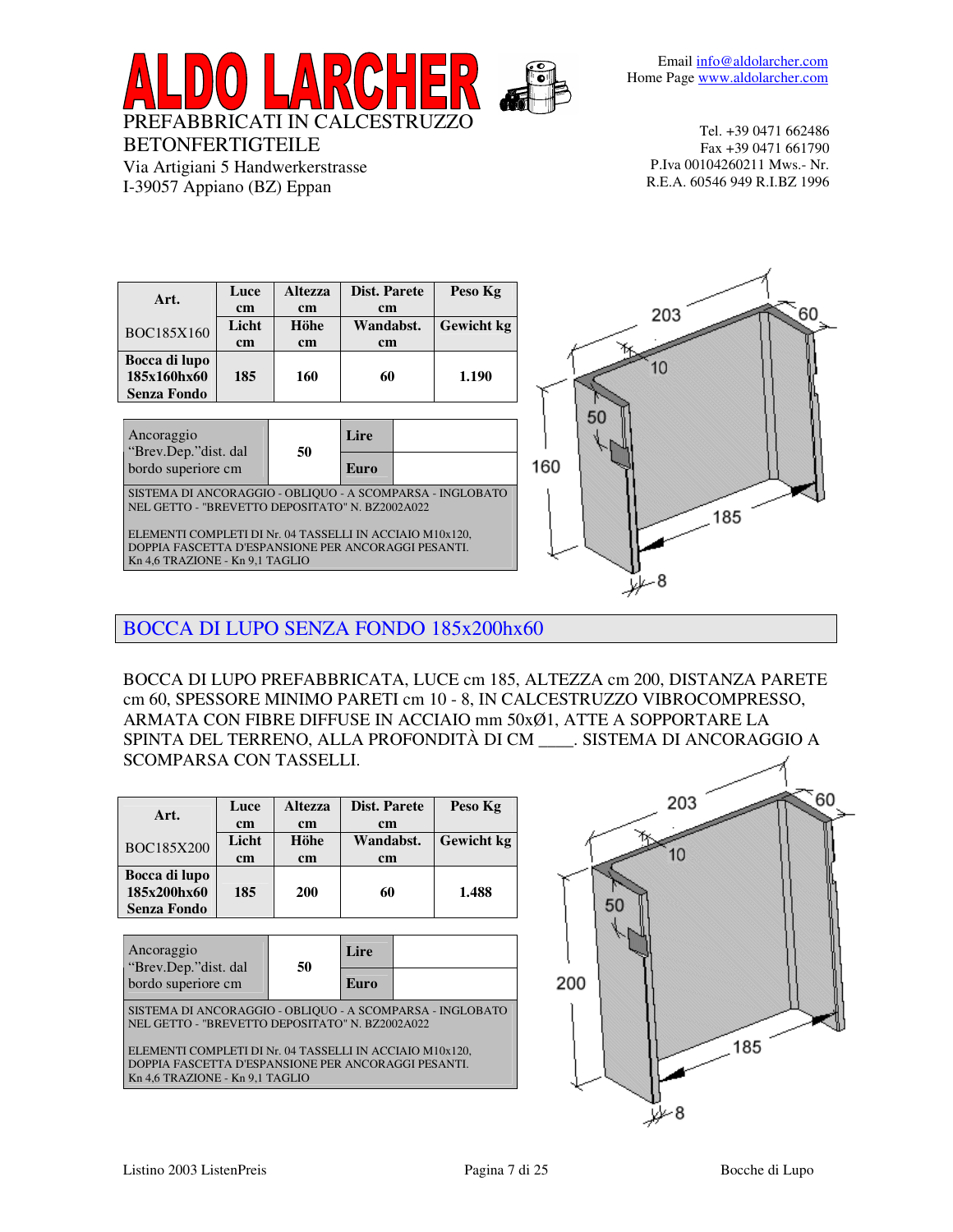

# BOCCHE DA LUPO CON FONDO

## **100**

BETONFERTIGTEILE

Via Artigiani 5 Handwerkerstrasse I-39057 Appiano (BZ) Eppan

### BOCCA DI LUPO CON FONDO 100x100hx60

BOCCA DI LUPO PREFABBRICATA, LUCE cm 100, ALTEZZA cm 100, DISTANZA PARETE cm 60, SPESSORE MINIMO PARETI cm 10 - 8, COMPLETA DI FONDO CON FORO DRENAGGIO, IN CALCESTRUZZO VIBROCOMPRESSO, ARMATA CON FIBRE DIFFUSE IN ACCIAIO mm 50xØ1, ATTE A SOPPORTARE LA SPINTA DEL TERRENO, ALLA PROFONDITÀ DI CM \_\_\_\_. SISTEMA DI ANCORAGGIO A SCOMPARSA CON TASSELLI.

| Art.                                             | Luce<br>cm  | <b>Altezza</b><br><sub>cm</sub> | Dist. Parete<br>cm         | Peso Kg    |
|--------------------------------------------------|-------------|---------------------------------|----------------------------|------------|
| <b>BOC100X100F</b>                               | Licht<br>cm | Höhe<br><sub>cm</sub>           | Wandabst.<br><sub>cm</sub> | Gewicht kg |
| Bocca di lupo<br>100x100hx60<br><b>Con Fondo</b> | <b>100</b>  | 100                             | 60                         | 655        |

| Ancoraggio<br>"Brev.Dep."dist. dal                                                                                                                 | 50 | Lire |  |  |  |
|----------------------------------------------------------------------------------------------------------------------------------------------------|----|------|--|--|--|
| bordo superiore cm                                                                                                                                 |    | Euro |  |  |  |
| SISTEMA DI ANCORAGGIO - OBLIQUO - A SCOMPARSA - INGLOBATO<br>NEL GETTO - "BREVETTO DEPOSITATO" N. BZ2002A022                                       |    |      |  |  |  |
| ELEMENTI COMPLETI DI Nr. 02 TASSELLI IN ACCIAIO M10x120,<br>DOPPIA FASCETTA D'ESPANSIONE PER ANCORAGGI PESANTI.<br>Kn 4,6 TRAZIONE - Kn 9,1 TAGLIO |    |      |  |  |  |



### BOCCA DI LUPO CON FONDO 100x160hx60

BOCCA DI LUPO PREFABBRICATA, LUCE cm 100, ALTEZZA cm 160, DISTANZA PARETE cm 60, SPESSORE MINIMO PARETI cm 10 - 8, COMPLETA DI FONDO CON FORO DRENAGGIO, IN CALCESTRUZZO VIBROCOMPRESSO, ARMATA CON FIBRE DIFFUSE IN ACCIAIO mm 50xØ1, ATTE A SOPPORTARE LA SPINTA DEL TERRENO, ALLA PROFONDITÀ DI CM \_\_\_\_. SISTEMA DI ANCORAGGIO A SCOMPARSA CON TASSELLI.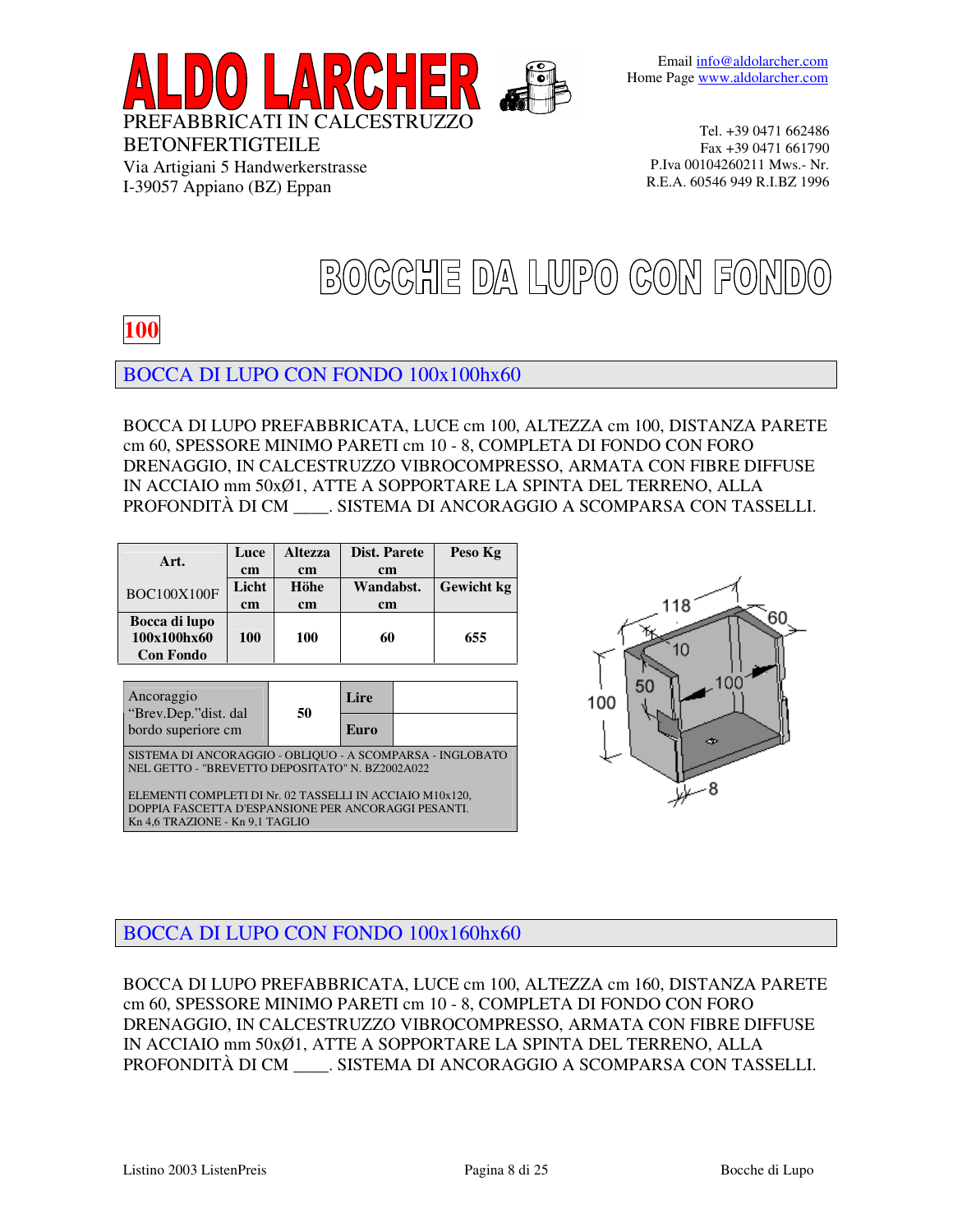

| Art.               | Luce       | <b>Altezza</b> | Dist. Parete | Peso Kg           |
|--------------------|------------|----------------|--------------|-------------------|
|                    | cm         | <sub>cm</sub>  | cm           |                   |
| <b>BOC100X160F</b> | Licht      | Höhe           | Wandabst.    | <b>Gewicht</b> kg |
|                    | cm         | <sub>cm</sub>  | cm           |                   |
| Bocca di lupo      |            |                |              |                   |
| 100x160hx60        | <b>100</b> | 160            | 60           | 979               |
| <b>Con Fondo</b>   |            |                |              |                   |
|                    |            |                |              |                   |

BETONFERTIGTEILE

Via Artigiani 5 Handwerkerstrasse I-39057 Appiano (BZ) Eppan

| Ancoraggio<br>"Brev.Dep."dist. dal                                                                                                                 | 50 | Lire |  |  |  |
|----------------------------------------------------------------------------------------------------------------------------------------------------|----|------|--|--|--|
| bordo superiore cm                                                                                                                                 |    | Euro |  |  |  |
| SISTEMA DI ANCORAGGIO - OBLIQUO - A SCOMPARSA - INGLOBATO<br>NEL GETTO - "BREVETTO DEPOSITATO" N. BZ2002A022                                       |    |      |  |  |  |
| ELEMENTI COMPLETI DI Nr. 04 TASSELLI IN ACCIAIO M10x120,<br>DOPPIA FASCETTA D'ESPANSIONE PER ANCORAGGI PESANTI.<br>Kn 4,6 TRAZIONE - Kn 9,1 TAGLIO |    |      |  |  |  |



### BOCCA DI LUPO CON FONDO 100x200hx60

BOCCA DI LUPO PREFABBRICATA, LUCE cm 100, ALTEZZA cm 200, DISTANZA PARETE cm 60, SPESSORE MINIMO PARETI cm 10 - 8, COMPLETA DI FONDO CON FORO DRENAGGIO, IN CALCESTRUZZO VIBROCOMPRESSO, ARMATA CON FIBRE DIFFUSE IN ACCIAIO mm 50xØ1, ATTE A SOPPORTARE LA SPINTA DEL TERRENO, ALLA PROFONDITÀ DI CM \_\_\_\_. SISTEMA DI ANCORAGGIO A SCOMPARSA CON TASSELLI.

| Art.                                             | Luce<br>cm | <b>Altezza</b><br>cm | Dist. Parete<br>cm |  | Peso Kg |  |                   |
|--------------------------------------------------|------------|----------------------|--------------------|--|---------|--|-------------------|
| <b>BOC100X200F</b>                               | Licht      | Höhe                 | Wandabst.          |  |         |  | <b>Gewicht</b> kg |
|                                                  | cm         | cm                   | cm                 |  |         |  |                   |
| Bocca di lupo<br>100x200hx60<br><b>Con Fondo</b> | 100        | <b>200</b>           | 60                 |  | 1.195   |  |                   |
|                                                  |            |                      |                    |  |         |  |                   |
| Ancoraggio                                       |            |                      | Lire               |  |         |  |                   |
| "Brev.Dep."dist. dal<br>bordo superiore cm       |            | 50                   | Euro               |  |         |  |                   |

ESISTEMA DI ANCORAGGIO - OBLIQUO - A SCOMPARSA - INGLOBATO NEL GETTO - "BREVETTO DEPOSITATO" N. BZ2002A022

ELEMENTI COMPLETI DI Nr. 04 TASSELLI IN ACCIAIO M10x120, DOPPIA FASCETTA D'ESPANSIONE PER ANCORAGGI PESANTI. Kn 4,6 TRAZIONE - Kn 9,1 TAGLIO

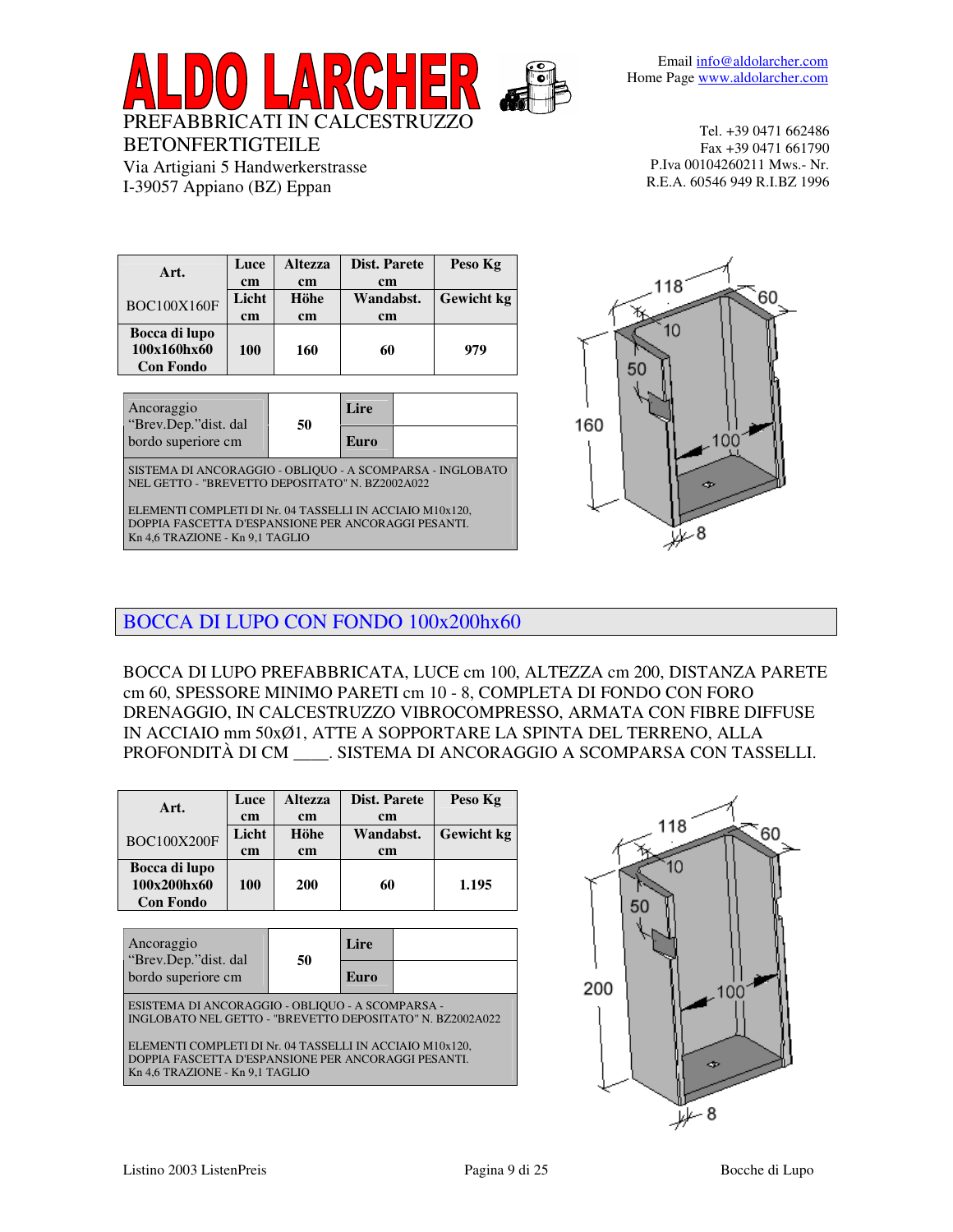

I-39057 Appiano (BZ) Eppan

BETONFERTIGTEILE

Via Artigiani 5 Handwerkerstrasse



BOCCA DI LUPO CON FONDO 125x100hx60

BOCCA DI LUPO PREFABBRICATA, LUCE cm 125, ALTEZZA cm 100, DISTANZA PARETE cm 60, SPESSORE MINIMO PARETI cm 10 - 8, COMPLETA DI FONDO CON FORO DRENAGGIO, IN CALCESTRUZZO VIBROCOMPRESSO, ARMATA CON FIBRE DIFFUSE IN ACCIAIO mm 50xØ1, ATTE A SOPPORTARE LA SPINTA DEL TERRENO, ALLA PROFONDITÀ DI CM \_\_\_\_. SISTEMA DI ANCORAGGIO A SCOMPARSA CON TASSELLI.

| Art.                                             | Luce<br>cm  | <b>Altezza</b><br><sub>cm</sub> | Dist. Parete<br><sub>cm</sub> | Peso Kg           |
|--------------------------------------------------|-------------|---------------------------------|-------------------------------|-------------------|
| <b>BOC125X100F</b>                               | Licht<br>cm | Höhe<br><sub>cm</sub>           | Wandabst.<br><sub>cm</sub>    | <b>Gewicht</b> kg |
| Bocca di lupo<br>125x100hx60<br><b>Con Fondo</b> | 125         | 100                             | 60                            | 744               |

| Ancoraggio                                  | 50 | Lire |  |
|---------------------------------------------|----|------|--|
| "Brev.Dep." dist. dal<br>bordo superiore cm |    | Euro |  |

SISTEMA DI ANCORAGGIO - OBLIQUO - A SCOMPARSA - INGLOBATO NEL GETTO - "BREVETTO DEPOSITATO" N. BZ2002A022

ELEMENTI COMPLETI DI Nr. 02 TASSELLI IN ACCIAIO M10x120, DOPPIA FASCETTA D'ESPANSIONE PER ANCORAGGI PESANTI. Kn 4,6 TRAZIONE - Kn 9,1 TAGLIO



## BOCCA DI LUPO CON FONDO 125x160hx60

BOCCA DI LUPO PREFABBRICATA, LUCE cm 125, ALTEZZA cm 160, DISTANZA PARETE cm 60, SPESSORE MINIMO PARETI cm 10 - 8, COMPLETA DI FONDO CON FORO DRENAGGIO, IN CALCESTRUZZO VIBROCOMPRESSO, ARMATA CON FIBRE DIFFUSE IN ACCIAIO mm 50xØ1, ATTE A SOPPORTARE LA SPINTA DEL TERRENO, ALLA PROFONDITÀ DI CM \_\_\_\_. SISTEMA DI ANCORAGGIO A SCOMPARSA CON TASSELLI.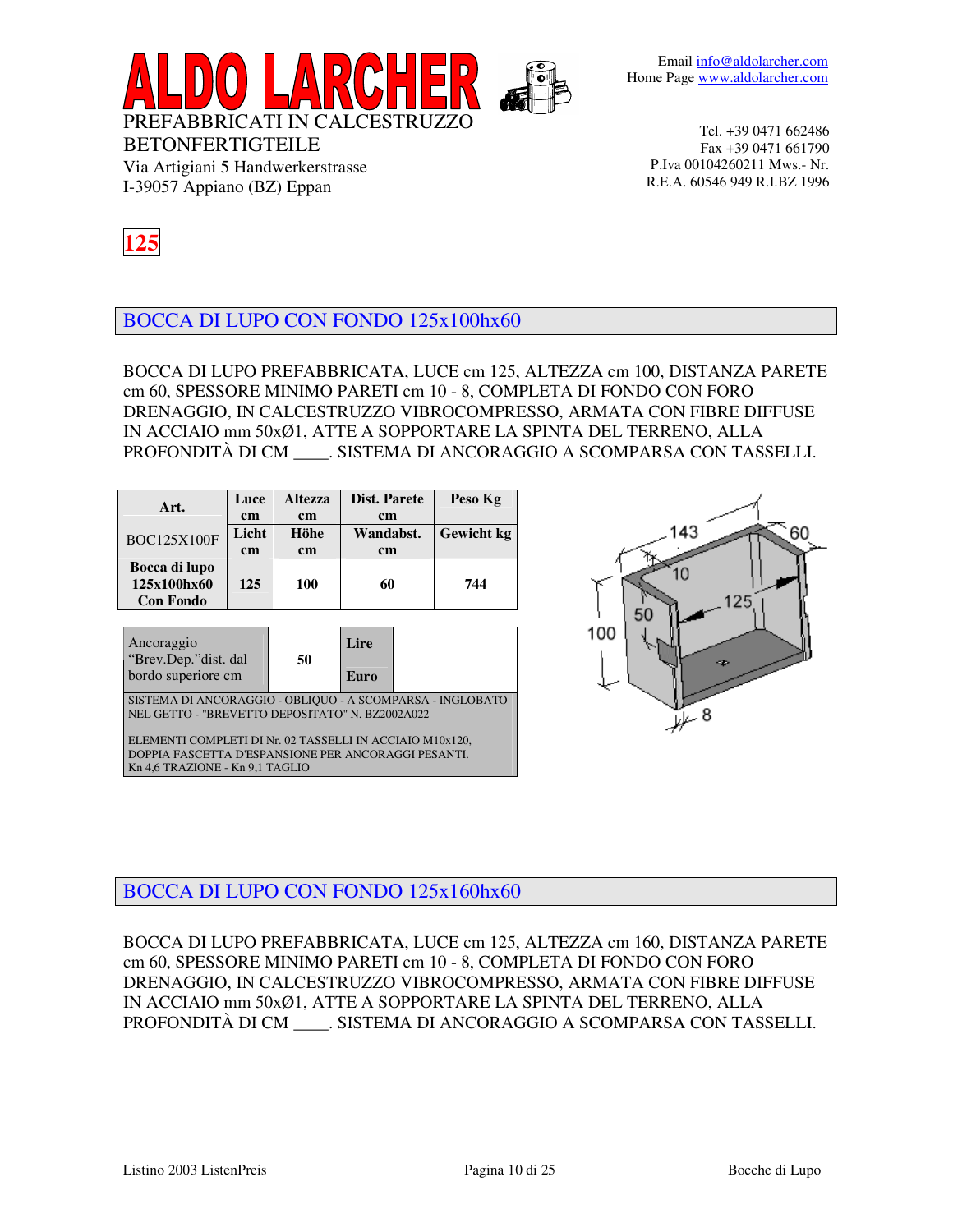

| Art.               | Luce  | <b>Altezza</b> | Dist. Parete  | Peso Kg    |
|--------------------|-------|----------------|---------------|------------|
|                    | cm    | <sub>cm</sub>  | <sub>cm</sub> |            |
| <b>BOC125X160F</b> | Licht | <b>Höhe</b>    | Wandabst.     | Gewicht kg |
|                    | cm    | <sub>cm</sub>  | <sub>cm</sub> |            |
| Bocca di lupo      |       |                |               |            |
| 125x160hx60        | 125   | 160            | 60            | 1.104      |
| <b>Con Fondo</b>   |       |                |               |            |

BETONFERTIGTEILE

Via Artigiani 5 Handwerkerstrasse I-39057 Appiano (BZ) Eppan

| Ancoraggio<br>"Brev.Dep."dist. dal                                                                           | 50 | Lire |  |  |  |
|--------------------------------------------------------------------------------------------------------------|----|------|--|--|--|
| bordo superiore cm                                                                                           |    | Euro |  |  |  |
| SISTEMA DI ANCORAGGIO - OBLIQUO - A SCOMPARSA - INGLOBATO<br>NEL GETTO - "BREVETTO DEPOSITATO" N. BZ2002A022 |    |      |  |  |  |
| ELEMENTI COMPLETI DI Nr. 04 TASSELLI IN ACCIAIO M10x120,                                                     |    |      |  |  |  |
| DOPPIA FASCETTA D'ESPANSIONE PER ANCORAGGI PESANTI.                                                          |    |      |  |  |  |
| Kn 4,6 TRAZIONE - Kn 9,1 TAGLIO                                                                              |    |      |  |  |  |



### BOCCA DI LUPO CON FONDO 125x200hx60

BOCCA DI LUPO PREFABBRICATA, LUCE cm 125, ALTEZZA cm 200, DISTANZA PARETE cm 60, SPESSORE MINIMO PARETI cm 10 - 8, COMPLETA DI FONDO CON FORO DRENAGGIO, IN CALCESTRUZZO VIBROCOMPRESSO, ARMATA CON FIBRE DIFFUSE IN ACCIAIO mm 50xØ1, ATTE A SOPPORTARE LA SPINTA DEL TERRENO, ALLA PROFONDITÀ DI CM \_\_\_\_. SISTEMA DI ANCORAGGIO A SCOMPARSA CON TASSELLI.

| Art.                                             | Luce<br>cm  | <b>Altezza</b><br><sub>cm</sub> | Dist. Parete<br><sub>cm</sub> | Peso Kg           |
|--------------------------------------------------|-------------|---------------------------------|-------------------------------|-------------------|
| <b>BOC125X200F</b>                               | Licht<br>cm | Höhe<br><sub>cm</sub>           | Wandabst.<br><sub>cm</sub>    | <b>Gewicht</b> kg |
| Bocca di lupo<br>125x200hx60<br><b>Con Fondo</b> | 125         | <b>200</b>                      | 60                            | 1.344             |

| Ancoraggio<br>"Brev.Dep."dist. dal                                                                           | 50 | Lire |  |  |  |
|--------------------------------------------------------------------------------------------------------------|----|------|--|--|--|
| bordo superiore cm                                                                                           |    | Euro |  |  |  |
| SISTEMA DI ANCORAGGIO - OBLIQUO - A SCOMPARSA - INGLOBATO<br>NEL GETTO - "BREVETTO DEPOSITATO" N. BZ2002A022 |    |      |  |  |  |
| ELEMENTI COMPLETI DI Nr. 04 TASSELLI IN ACCIAIO M10x120,                                                     |    |      |  |  |  |
| DOPPIA FASCETTA D'ESPANSIONE PER ANCORAGGI PESANTI.                                                          |    |      |  |  |  |
| Kn 4,6 TRAZIONE - Kn 9,1 TAGLIO                                                                              |    |      |  |  |  |

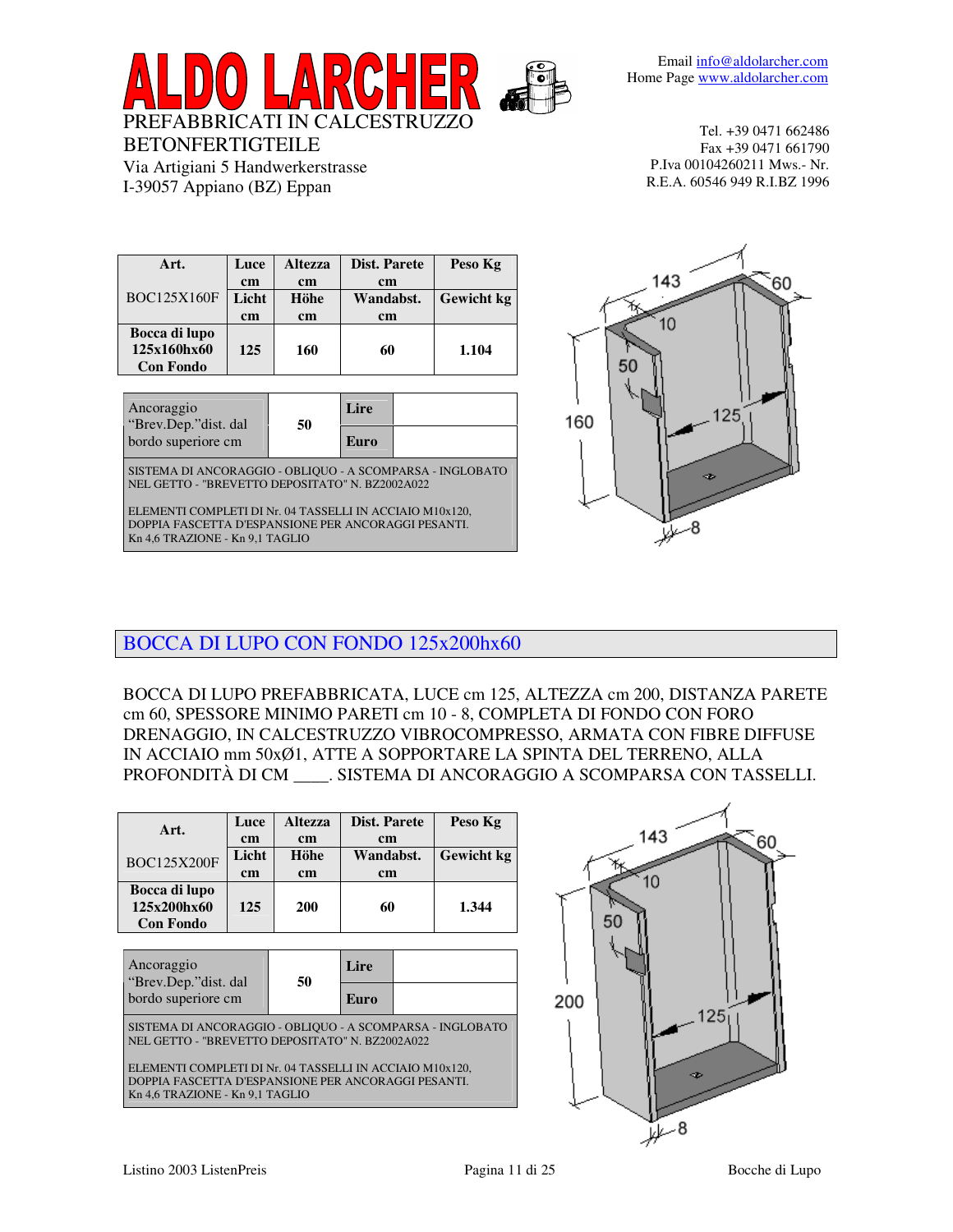

## **185**

BETONFERTIGTEILE

Via Artigiani 5 Handwerkerstrasse I-39057 Appiano (BZ) Eppan

BOCCA DI LUPO CON FONDO 185x100hx60

BOCCA DI LUPO PREFABBRICATA, LUCE cm 185, ALTEZZA cm 100, DISTANZA PARETE cm 60, SPESSORE MINIMO PARETI cm 10 - 8, COMPLETA DI FONDO CON FORO DRENAGGIO, IN CALCESTRUZZO VIBROCOMPRESSO, ARMATA CON FIBRE DIFFUSE IN ACCIAIO mm 50xØ1, ATTE A SOPPORTARE LA SPINTA DEL TERRENO, ALLA PROFONDITÀ DI CM \_\_\_\_. SISTEMA DI ANCORAGGIO A SCOMPARSA CON TASSELLI.

| Art.               | Luce  | <b>Altezza</b>    | Dist. Parete |                   | Peso Kg |
|--------------------|-------|-------------------|--------------|-------------------|---------|
|                    | cm    | <sub>cm</sub>     | cm           |                   |         |
| <b>BOC185X100F</b> | Licht | Höhe<br>Wandabst. |              | <b>Gewicht</b> kg |         |
|                    | cm    | cm                | cm           |                   |         |
| Bocca di lupo      |       |                   |              |                   |         |
| 185x100hx60        | 185   | 100               | 60           |                   | 957     |
| <b>Con Fondo</b>   |       |                   |              |                   |         |
|                    |       |                   |              |                   |         |
| Ancoraggio         |       |                   | Lire         |                   |         |

| "Brev.Dep." dist. dal<br>bordo superiore cm                                                                  | 50 | Euro |  |  |  |  |
|--------------------------------------------------------------------------------------------------------------|----|------|--|--|--|--|
| SISTEMA DI ANCORAGGIO - OBLIQUO - A SCOMPARSA - INGLOBATO<br>NEL GETTO - "BREVETTO DEPOSITATO" N. BZ2002A022 |    |      |  |  |  |  |

ELEMENTI COMPLETI DI Nr. 04 TASSELLI IN ACCIAIO M10x120, DOPPIA FASCETTA D'ESPANSIONE PER ANCORAGGI PESANTI. Kn 4,6 TRAZIONE - Kn 9,1 TAGLIO



### BOCCA DI LUPO CON FONDO 185x160hx60

BOCCA DI LUPO PREFABBRICATA, LUCE cm 185, ALTEZZA cm 160, DISTANZA PARETE cm 60, SPESSORE MINIMO PARETI cm 10 - 8, COMPLETA DI FONDO CON FORO DRENAGGIO, IN CALCESTRUZZO VIBROCOMPRESSO, ARMATA CON FIBRE DIFFUSE IN ACCIAIO mm 50xØ1, ATTE A SOPPORTARE LA SPINTA DEL TERRENO, ALLA PROFONDITÀ DI CM \_\_\_\_. SISTEMA DI ANCORAGGIO A SCOMPARSA CON TASSELLI.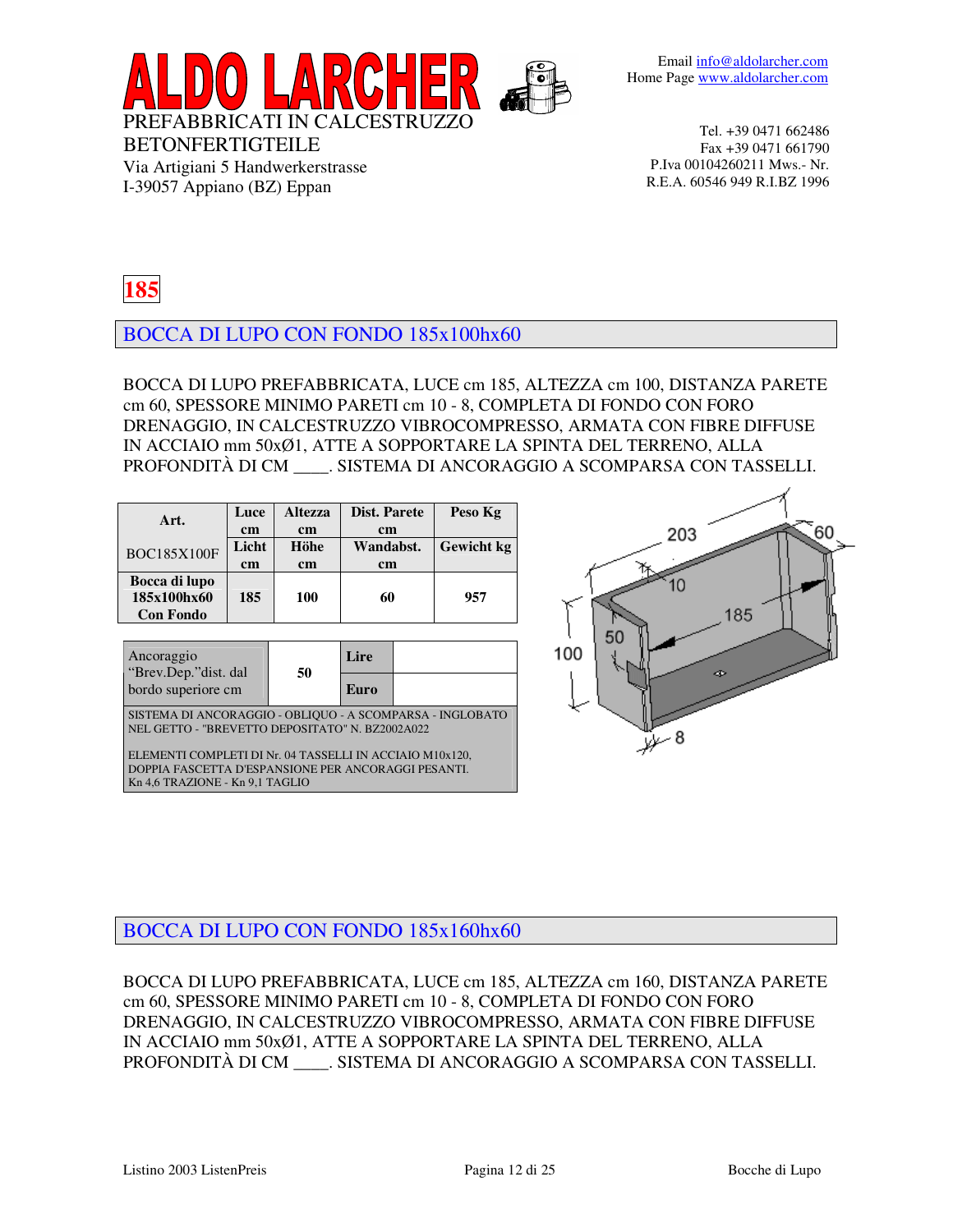

| Art.               | Luce  | <b>Altezza</b> | Dist. Parete  | Peso Kg           |
|--------------------|-------|----------------|---------------|-------------------|
|                    | cm    | <sub>cm</sub>  | <sub>cm</sub> |                   |
| <b>BOC185X160F</b> | Licht | Höhe           | Wandabst.     | <b>Gewicht</b> kg |
|                    | cm    | <sub>cm</sub>  | <sub>cm</sub> |                   |
| Bocca di lupo      |       |                |               |                   |
| 185x160hx60        | 185   | 160            | 60            | 1.403             |
| <b>Con Fondo</b>   |       |                |               |                   |

BETONFERTIGTEILE

Via Artigiani 5 Handwerkerstrasse I-39057 Appiano (BZ) Eppan

| Ancoraggio<br>"Brev.Dep."dist. dal                                                                           | 50 | Lire |  |  |  |  |
|--------------------------------------------------------------------------------------------------------------|----|------|--|--|--|--|
| bordo superiore cm                                                                                           |    | Euro |  |  |  |  |
| SISTEMA DI ANCORAGGIO - OBLIQUO - A SCOMPARSA - INGLOBATO<br>NEL GETTO - "BREVETTO DEPOSITATO" N. BZ2002A022 |    |      |  |  |  |  |
| ELEMENTI COMPLETI DI Nr. 04 TASSELLI IN ACCIAIO M10x120,                                                     |    |      |  |  |  |  |
| DOPPIA FASCETTA D'ESPANSIONE PER ANCORAGGI PESANTI.<br>Kn 4,6 TRAZIONE - Kn 9,1 TAGLIO                       |    |      |  |  |  |  |



BOCCA DI LUPO CON FONDO 185x200hx60

BOCCA DI LUPO PREFABBRICATA, LUCE cm 185, ALTEZZA cm 200, DISTANZA PARETE cm 60, SPESSORE MINIMO PARETI cm 10 - 8, COMPLETA DI FONDO CON FORO DRENAGGIO, IN CALCESTRUZZO VIBROCOMPRESSO, ARMATA CON FIBRE DIFFUSE IN ACCIAIO mm 50xØ1, ATTE A SOPPORTARE LA SPINTA DEL TERRENO, ALLA PROFONDITÀ DI CM \_\_\_\_. SISTEMA DI ANCORAGGIO A SCOMPARSA CON TASSELLI.

| Licht<br>Höhe<br>Wandabst.<br><b>BOC185X200F</b><br><sub>cm</sub><br><sub>cm</sub><br><sub>cm</sub><br>Bocca di lupo<br>185x200hx60<br>185<br><b>200</b><br>1.661<br>60 | Art. | Luce<br><sub>cm</sub> | <b>Altezza</b><br><sub>cm</sub> | Dist. Parete<br><sub>cm</sub> | Peso Kg           |
|-------------------------------------------------------------------------------------------------------------------------------------------------------------------------|------|-----------------------|---------------------------------|-------------------------------|-------------------|
|                                                                                                                                                                         |      |                       |                                 |                               | <b>Gewicht</b> kg |
| <b>Con Fondo</b>                                                                                                                                                        |      |                       |                                 |                               |                   |

Ancoraggio **Lire** "Brev.Dep."dist. dal bordo superiore cm **50 Euro** SISTEMA DI ANCORAGGIO - OBLIQUO - A SCOMPARSA - INGLOBATO NEL GETTO - "BREVETTO DEPOSITATO" N. BZ2002A022 ELEMENTI COMPLETI DI Nr. 04 TASSELLI IN ACCIAIO M10x120, DOPPIA FASCETTA D'ESPANSIONE PER ANCORAGGI PESANTI. Kn 4,6 TRAZIONE - Kn 9,1 TAGLIO

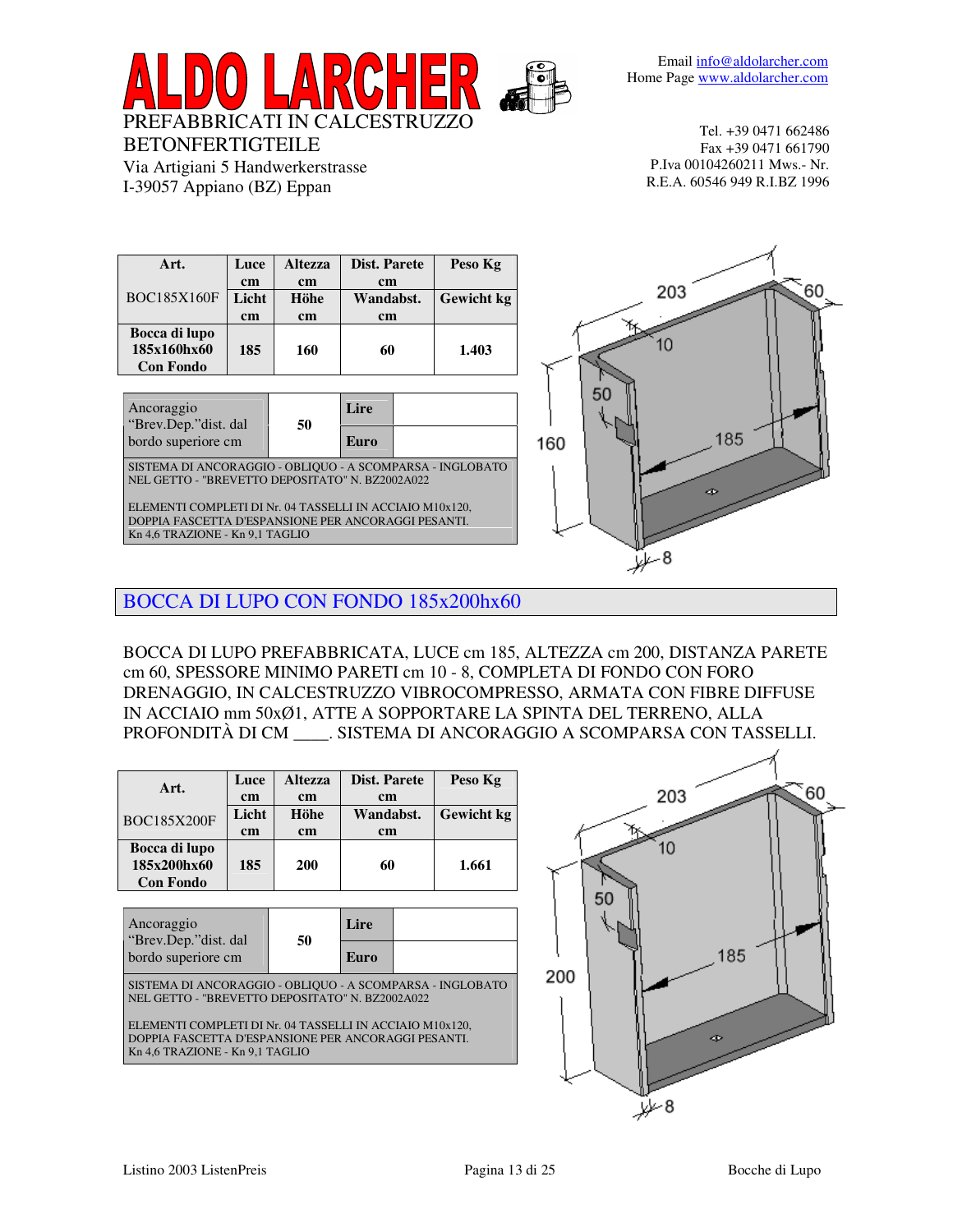

# BOCCHE DI LUPO ANGOLARI

## **108**

BETONFERTIGTEILE

Via Artigiani 5 Handwerkerstrasse I-39057 Appiano (BZ) Eppan

BOCCA DI LUPO ANGOLARE 108x100hx60

BOCCA DI LUPO ANGOLARE PREFABBRICATA, LUCE cm 108, ALTEZZA cm 100, DISTANZA PARETE cm 60, SPESSORE MINIMO PARETI cm 10 - 8, IN CALCESTRUZZO VIBROCOMPRESSO, ARMATA CON FIBRE DIFFUSE IN ACCIAIO mm 50xØ1, ATTE A SOPPORTARE LA SPINTA DEL TERRENO, ALLA PROFONDITÀ DI CM \_\_\_\_. SISTEMA DI ANCORAGGIO A SCOMPARSA. PIASTRE ANGOLARI + TASSELLI.

| Art.                                     | Luce  | <b>Altezza</b> | Dist. Parete  | Peso Kg           |
|------------------------------------------|-------|----------------|---------------|-------------------|
|                                          | cm    | <sub>cm</sub>  | cm            |                   |
| <b>BOC108X100A</b>                       | Licht | Höhe           | Wandabst.     | <b>Gewicht</b> kg |
|                                          | cm    | <sub>cm</sub>  | <sub>cm</sub> |                   |
| Bocca di lupo<br>108x100hx60<br>Angolare | 108   | 100            | 60            | 412               |

Ancoraggio in Lire "Brev.Dep."dist. dal bordo superiore cm **50 Euro** SISTEMA DI ANCORAGGIO - OBLIQUO - A SCOMPARSA - INGLOBATO

NEL GETTO - "BREVETTO DEPOSITATO" N. BZ2002A022

ELEMENTI COMPLETI DI Nr. 01 TASSELLO IN ACCIAIO M10x120, DOPPIA FASCETTA D'ESPANSIONE PER ANCORAGGI PESANTI. Kn 4,6 TRAZIONE - Kn 9,1 TAGLIO.

PIASTRE ANGOLARI + TASSELLI M10x80 PER IL FISSAGGIO STRUTTURALE DELLA PARETE SPESS. CM 10.



### BOCCA DI LUPO ANGOLARE 108x160hx60

BOCCA DI LUPO ANGOLARE PREFABBRICATA, LUCE cm 108, ALTEZZA cm 160, DISTANZA PARETE cm 60, SPESSORE MINIMO PARETI cm 10 - 8, IN CALCESTRUZZO VIBROCOMPRESSO, ARMATA CON FIBRE DIFFUSE IN ACCIAIO mm 50xØ1, ATTE A SOPPORTARE LA SPINTA DEL TERRENO, ALLA PROFONDITÀ DI CM \_\_\_\_. SISTEMA DI ANCORAGGIO A SCOMPARSA. PIASTRE ANGOLARI + TASSELLI.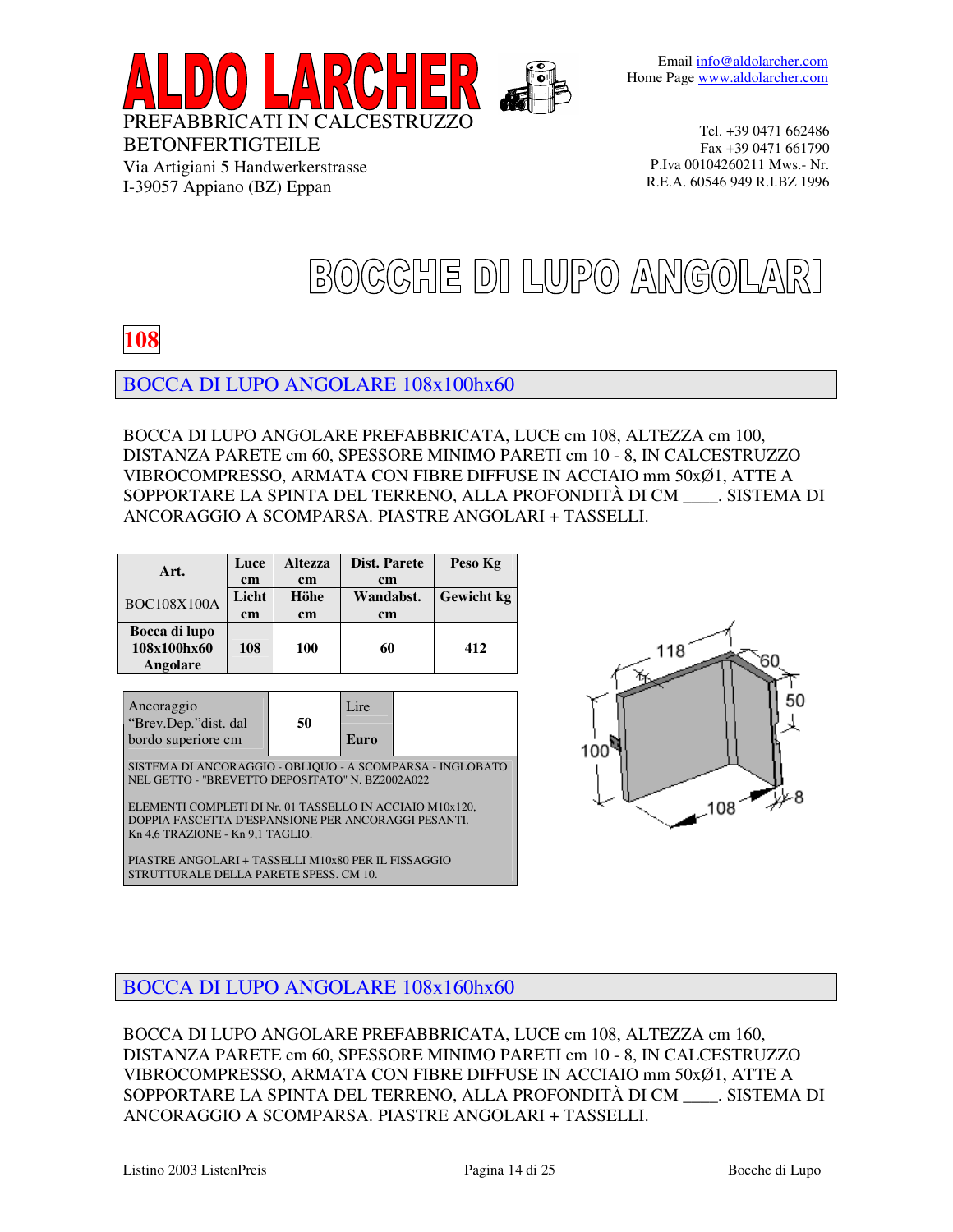PREFABBRICATI IN CALCESTRUZZO

Email info@aldolarcher.com Home Page www.aldolarcher.com

BETONFERTIGTEILE Via Artigiani 5 Handwerkerstrasse I-39057 Appiano (BZ) Eppan

Tel. +39 0471 662486 Fax +39 0471 661790 P.Iva 00104260211 Mws.- Nr. R.E.A. 60546 949 R.I.BZ 1996

| Art.                                     | Luce<br>cm  | <b>Altezza</b><br><sub>cm</sub> | Dist. Parete<br>cm         | Peso Kg    |
|------------------------------------------|-------------|---------------------------------|----------------------------|------------|
| <b>BOC108X160A</b>                       | Licht<br>cm | Höhe<br><sub>cm</sub>           | Wandabst.<br><sub>cm</sub> | Gewicht kg |
| Bocca di lupo<br>108x160hx60<br>Angolare | 108         | 160                             | 60                         | 658        |

| Ancoraggio<br>"Brev.Dep." dist. dal | 50 | Lire |  |
|-------------------------------------|----|------|--|
| bordo superiore cm                  |    | Euro |  |

SISTEMA DI ANCORAGGIO - OBLIQUO - A SCOMPARSA - INGLOBATO NEL GETTO - "BREVETTO DEPOSITATO" N. BZ2002A022

ELEMENTI COMPLETI DI Nr. 01 TASSELLO IN ACCIAIO M10x120, DOPPIA FASCETTA D'ESPANSIONE PER ANCORAGGI PESANTI. Kn 4,6 TRAZIONE - Kn 9,1 TAGLIO.

PIASTRE ANGOLARI + TASSELLI M10x80 PER IL FISSAGGIO STRUTTURALE DELLA PARETE SPESS. CM 10.



BOCCA DI LUPO ANGOLARE 108x200hx60

BOCCA DI LUPO ANGOLARE PREFABBRICATA, LUCE cm 108, ALTEZZA cm 200, DISTANZA PARETE cm 60, SPESSORE MINIMO PARETI cm 10 - 8, IN CALCESTRUZZO VIBROCOMPRESSO, ARMATA CON FIBRE DIFFUSE IN ACCIAIO mm 50xØ1, ATTE A SOPPORTARE LA SPINTA DEL TERRENO, ALLA PROFONDITÀ DI CM \_\_\_\_. SISTEMA DI ANCORAGGIO A SCOMPARSA. PIASTRE ANGOLARI + TASSELLI.

| Art.                                            | Luce<br>cm  | <b>Altezza</b><br>cm | Dist. Parete<br>cm |  | Peso Kg           |
|-------------------------------------------------|-------------|----------------------|--------------------|--|-------------------|
| <b>BOC108X200A</b>                              | Licht<br>cm | Höhe<br>cm           | Wandabst.<br>cm    |  | <b>Gewicht</b> kg |
| Bocca di lupo<br>108x200hx60<br><b>Angolare</b> | 108         | <b>200</b>           | 60                 |  | 822               |
| Ancoraggio<br>"Brev.Dep." dist. dal             |             | 50                   | Lire               |  |                   |
| bordo superiore cm                              |             |                      | Euro               |  |                   |

SISTEMA DI ANCORAGGIO - OBLIQUO - A SCOMPARSA - INGLOBATO NEL GETTO - "BREVETTO DEPOSITATO" N. BZ2002A022

ELEMENTI COMPLETI DI Nr. 01 TASSELLO IN ACCIAIO M10x120, DOPPIA FASCETTA D'ESPANSIONE PER ANCORAGGI PESANTI. Kn 4,6 TRAZIONE - Kn 9,1 TAGLIO.

PIASTRE ANGOLARI + TASSELLI M10x80 PER IL FISSAGGIO STRUTTURALE DELLA PARETE SPESS. CM 10.



Listino 2003 ListenPreis Pagina 15 di 25 Bocche di Lupo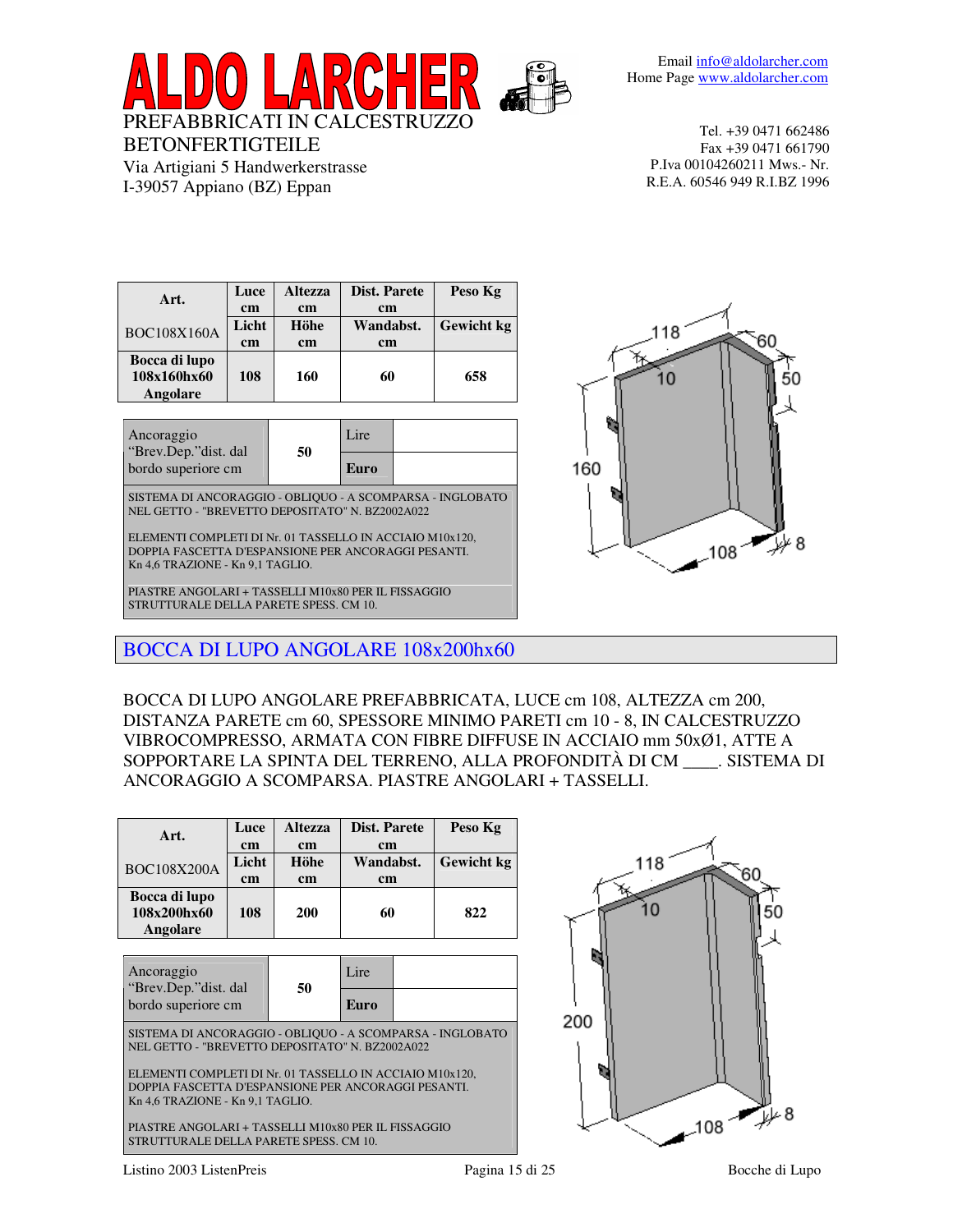

# **133**

BETONFERTIGTEILE

Via Artigiani 5 Handwerkerstrasse I-39057 Appiano (BZ) Eppan

BOCCA DI LUPO ANGOLARE 133x100hx60

BOCCA DI LUPO ANGOLARE PREFABBRICATA, LUCE cm 133, ALTEZZA cm 100, DISTANZA PARETE cm 60, SPESSORE MINIMO PARETI cm 10 - 8, IN CALCESTRUZZO VIBROCOMPRESSO, ARMATA CON FIBRE DIFFUSE IN ACCIAIO mm 50xØ1, ATTE A SOPPORTARE LA SPINTA DEL TERRENO, ALLA PROFONDITÀ DI CM \_\_\_\_. SISTEMA DI ANCORAGGIO A SCOMPARSA. PIASTRE ANGOLARI + TASSELLI.

| Art.                                                                                                                                                | Luce<br>cm       | <b>Altezza</b><br>cm | Dist. Parete<br>cm |  | Peso Kg    |
|-----------------------------------------------------------------------------------------------------------------------------------------------------|------------------|----------------------|--------------------|--|------------|
| <b>BOC133X100A</b>                                                                                                                                  | Licht<br>cm      | Höhe<br>cm           | Wandabst.<br>cm    |  | Gewicht kg |
| Bocca di lupo<br>133x100hx60<br>Angolare                                                                                                            | 133              | 100<br>60            |                    |  | 472        |
| Lire                                                                                                                                                |                  |                      |                    |  |            |
| "Brev.Dep." dist. dal                                                                                                                               | Ancoraggio<br>50 |                      |                    |  |            |
| bordo superiore cm                                                                                                                                  |                  |                      | Euro               |  |            |
| SISTEMA DI ANCORAGGIO - OBLIQUO - A SCOMPARSA - INGLOBATO<br>NEL GETTO - "BREVETTO DEPOSITATO" N. BZ2002A022                                        |                  |                      |                    |  |            |
| ELEMENTI COMPLETI DI Nr. 01 TASSELLO IN ACCIAIO M10x120,<br>DOPPIA FASCETTA D'ESPANSIONE PER ANCORAGGI PESANTI.<br>Kn 4,6 TRAZIONE - Kn 9,1 TAGLIO. |                  |                      |                    |  |            |
| PIASTRE ANGOLARI + TASSELLI M10x80 PER IL FISSAGGIO<br>STRUTTURALE DELLA PARETE SPESS. CM 10.                                                       |                  |                      |                    |  |            |



### BOCCA DI LUPO ANGOLARE 133x160hx60

BOCCA DI LUPO ANGOLARE PREFABBRICATA, LUCE cm 133, ALTEZZA cm 160, DISTANZA PARETE cm 60, SPESSORE MINIMO PARETI cm 10 - 8, IN CALCESTRUZZO VIBROCOMPRESSO, ARMATA CON FIBRE DIFFUSE IN ACCIAIO mm 50xØ1, ATTE A SOPPORTARE LA SPINTA DEL TERRENO, ALLA PROFONDITÀ DI CM \_\_\_\_. SISTEMA DI ANCORAGGIO A SCOMPARSA. PIASTRE ANGOLARI + TASSELLI.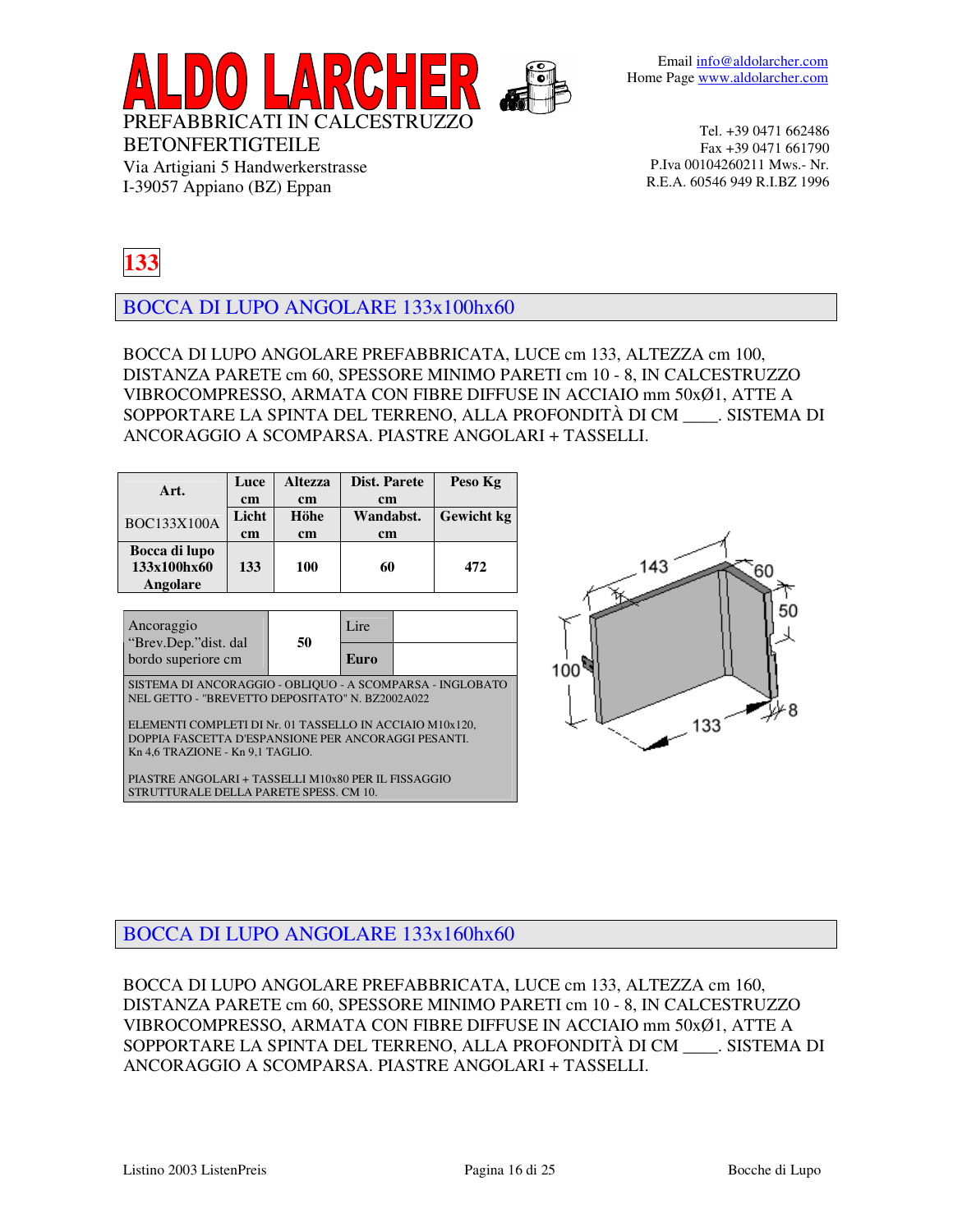

60

50

V 8

| Luce                                                                                                                                                                                                                                                                | <b>Altezza</b>       |      |  | Peso Kg                               |  |  |  |  |
|---------------------------------------------------------------------------------------------------------------------------------------------------------------------------------------------------------------------------------------------------------------------|----------------------|------|--|---------------------------------------|--|--|--|--|
| cm<br>cm                                                                                                                                                                                                                                                            |                      |      |  |                                       |  |  |  |  |
| Licht                                                                                                                                                                                                                                                               | <b>H</b> öhe         |      |  | <b>Gewicht</b> kg                     |  |  |  |  |
| cm                                                                                                                                                                                                                                                                  | cm                   |      |  |                                       |  |  |  |  |
|                                                                                                                                                                                                                                                                     |                      |      |  |                                       |  |  |  |  |
| 133                                                                                                                                                                                                                                                                 | 160                  | 60   |  | 754                                   |  |  |  |  |
|                                                                                                                                                                                                                                                                     |                      |      |  |                                       |  |  |  |  |
|                                                                                                                                                                                                                                                                     |                      |      |  |                                       |  |  |  |  |
|                                                                                                                                                                                                                                                                     |                      | Lire |  |                                       |  |  |  |  |
| bordo superiore cm                                                                                                                                                                                                                                                  |                      | Euro |  |                                       |  |  |  |  |
| SISTEMA DI ANCORAGGIO - OBLIQUO - A SCOMPARSA - INGLOBATO<br>NEL GETTO - "BREVETTO DEPOSITATO" N. BZ2002A022<br>ELEMENTI COMPLETI DI Nr. 01 TASSELLO IN ACCIAIO M10x120,<br>DOPPIA FASCETTA D'ESPANSIONE PER ANCORAGGI PESANTI.<br>Kn 4,6 TRAZIONE - Kn 9,1 TAGLIO. |                      |      |  |                                       |  |  |  |  |
|                                                                                                                                                                                                                                                                     | "Brev.Dep."dist. dal | 50   |  | Dist. Parete<br>cm<br>Wandabst.<br>cm |  |  |  |  |

PREFABBRICATI IN CALCESTRUZZO

BETONFERTIGTEILE

 $\overline{\phantom{0}}$ 

Via Artigiani 5 Handwerkerstrasse I-39057 Appiano (BZ) Eppan

PIASTRE ANGOLARI + TASSELLI M10x80 PER IL FISSAGGIO STRUTTURALE DELLA PARETE SPESS. CM 10.

133

143

160



BOCCA DI LUPO ANGOLARE PREFABBRICATA, LUCE cm 133, ALTEZZA cm 200, DISTANZA PARETE cm 60, SPESSORE MINIMO PARETI cm 10 - 8, IN CALCESTRUZZO VIBROCOMPRESSO, ARMATA CON FIBRE DIFFUSE IN ACCIAIO mm 50xØ1, ATTE A SOPPORTARE LA SPINTA DEL TERRENO, ALLA PROFONDITÀ DI CM \_\_\_\_. SISTEMA DI ANCORAGGIO A SCOMPARSA. PIASTRE ANGOLARI + TASSELLI.

| Art.                                                                                                                                                                                                                                                                | Luce<br>cm  | <b>Altezza</b><br>cm | Dist. Parete<br>cm<br>Wandabst.<br>cm |  | Peso Kg    |  |  |  |  |
|---------------------------------------------------------------------------------------------------------------------------------------------------------------------------------------------------------------------------------------------------------------------|-------------|----------------------|---------------------------------------|--|------------|--|--|--|--|
| BOC133X200A                                                                                                                                                                                                                                                         | Licht<br>cm | Höhe<br>cm           |                                       |  | Gewicht kg |  |  |  |  |
| Bocca di lupo<br>133x200hx60<br>Angolare                                                                                                                                                                                                                            | 133         | <b>200</b>           | 60                                    |  | 942        |  |  |  |  |
| Lire<br>Ancoraggio                                                                                                                                                                                                                                                  |             |                      |                                       |  |            |  |  |  |  |
| "Brev.Dep." dist. dal<br>bordo superiore cm                                                                                                                                                                                                                         |             | 50                   | Euro                                  |  |            |  |  |  |  |
| SISTEMA DI ANCORAGGIO - OBLIQUO - A SCOMPARSA - INGLOBATO<br>NEL GETTO - "BREVETTO DEPOSITATO" N. BZ2002A022<br>ELEMENTI COMPLETI DI Nr. 02 TASSELLI IN ACCIAIO M10x120.<br>DOPPIA FASCETTA D'ESPANSIONE PER ANCORAGGI PESANTI.<br>Kn 4,6 TRAZIONE - Kn 9,1 TAGLIO. |             |                      |                                       |  |            |  |  |  |  |
| PIASTRE ANGOLARI + TASSELLI M10x80 PER IL FISSAGGIO<br>STRUTTURALE DELLA PARETE SPESS. CM 10.                                                                                                                                                                       |             |                      |                                       |  |            |  |  |  |  |

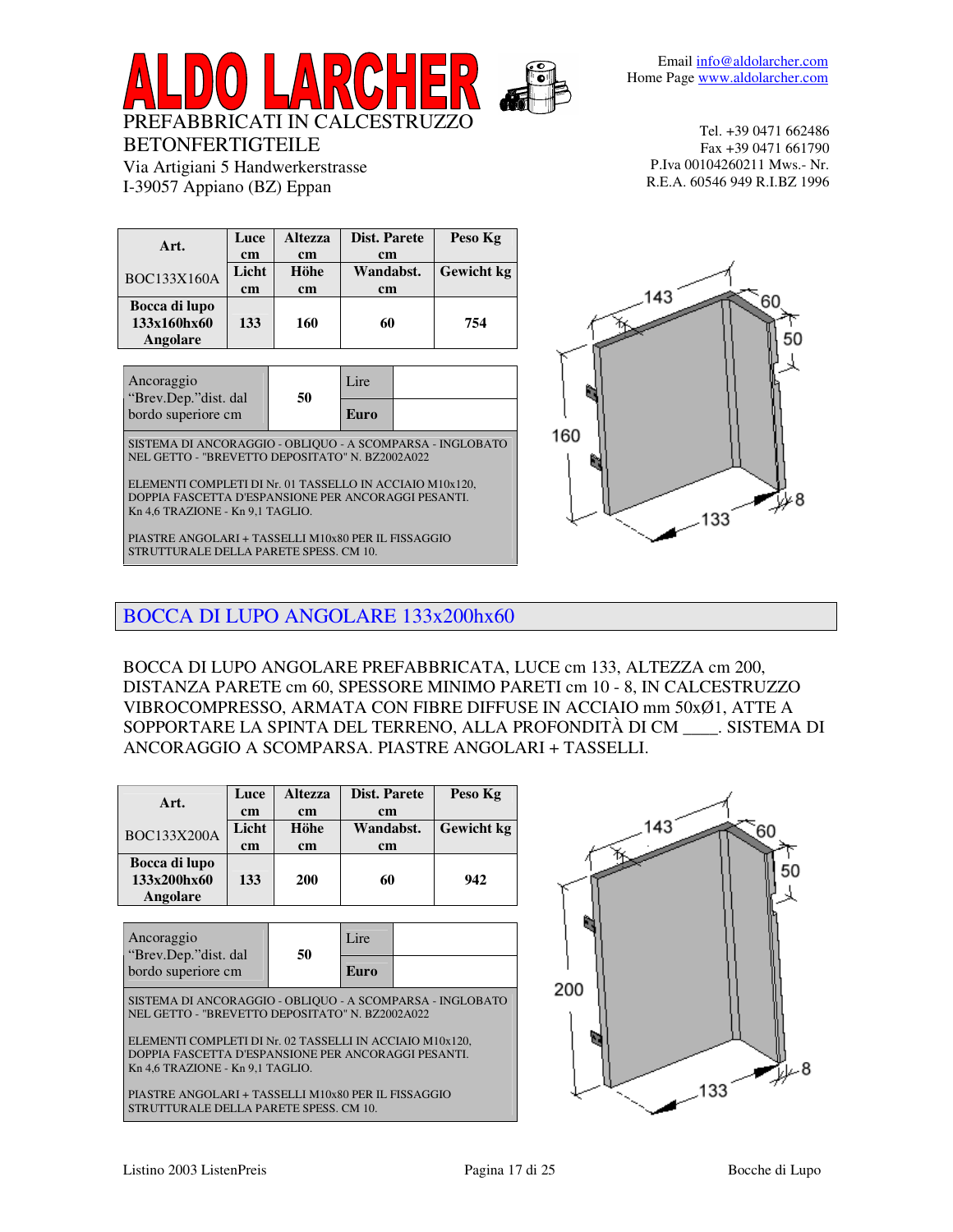

# **193**

BOCCA DI LUPO ANGOLARE 193x100hx60

Via Artigiani 5 Handwerkerstrasse I-39057 Appiano (BZ) Eppan

BOCCA DI LUPO ANGOLARE PREFABBRICATA, LUCE cm 193, ALTEZZA cm 100, DISTANZA PARETE cm 60, SPESSORE MINIMO PARETI cm 10 - 8, IN CALCESTRUZZO VIBROCOMPRESSO, ARMATA CON FIBRE DIFFUSE IN ACCIAIO mm 50xØ1, ATTE A SOPPORTARE LA SPINTA DEL TERRENO, ALLA PROFONDITÀ DI CM \_\_\_\_. SISTEMA DI ANCORAGGIO A SCOMPARSA. PIASTRE ANGOLARI + TASSELLI.

| Art.                                                                                                                                                | Luce<br>cm<br>Licht | <b>Altezza</b><br>cm<br>Höhe | Dist. Parete<br>cm<br>Wandabst. |  | Peso Kg<br>Gewicht kg |  |  |
|-----------------------------------------------------------------------------------------------------------------------------------------------------|---------------------|------------------------------|---------------------------------|--|-----------------------|--|--|
| <b>BOC193X100A</b>                                                                                                                                  | cm                  | cm                           | cm                              |  |                       |  |  |
| Bocca di lupo<br>193x100hx60<br>Angolare                                                                                                            | 193                 | 100                          | 60                              |  | 616                   |  |  |
|                                                                                                                                                     |                     |                              |                                 |  |                       |  |  |
| Ancoraggio<br>"Brev.Dep." dist. dal                                                                                                                 |                     | 50                           | Lire                            |  |                       |  |  |
| bordo superiore cm                                                                                                                                  |                     |                              | Euro                            |  |                       |  |  |
| SISTEMA DI ANCORAGGIO - OBLIQUO - A SCOMPARSA - INGLOBATO<br>NEL GETTO - "BREVETTO DEPOSITATO" N. BZ2002A022                                        |                     |                              |                                 |  |                       |  |  |
| ELEMENTI COMPLETI DI Nr. 01 TASSELLO IN ACCIAIO M10x120,<br>DOPPIA FASCETTA D'ESPANSIONE PER ANCORAGGI PESANTI.<br>Kn 4,6 TRAZIONE - Kn 9,1 TAGLIO. |                     |                              |                                 |  |                       |  |  |
| PIASTRE ANGOLARI + TASSELLI M10x80 PER IL FISSAGGIO<br>STRUTTURALE DELLA PARETE SPESS. CM 10.                                                       |                     |                              |                                 |  |                       |  |  |

### BOCCA DI LUPO ANGOLARE 193x160hx60

BOCCA DI LUPO ANGOLARE PREFABBRICATA, LUCE cm 193, ALTEZZA cm 160, DISTANZA PARETE cm 60, SPESSORE MINIMO PARETI cm 10 - 8, IN CALCESTRUZZO VIBROCOMPRESSO, ARMATA CON FIBRE DIFFUSE IN ACCIAIO mm 50xØ1, ATTE A SOPPORTARE LA SPINTA DEL TERRENO, ALLA PROFONDITÀ DI CM \_\_\_\_. SISTEMA DI ANCORAGGIO A SCOMPARSA. PIASTRE ANGOLARI + TASSELLI.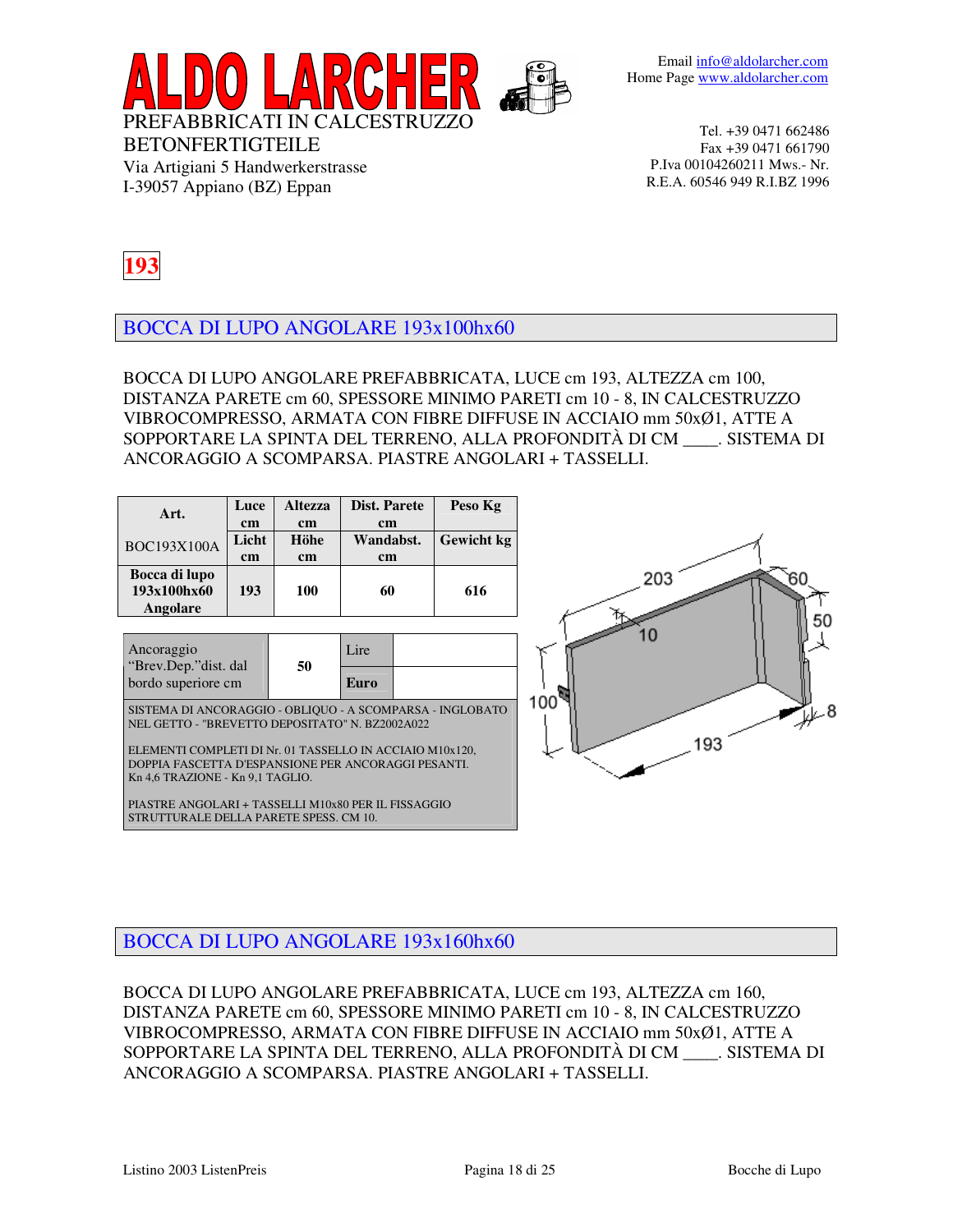| Art.                                                      | Luce                                                     | <b>Altezza</b> | Dist. Parete |  | Peso Kg    |     |  |  |  |
|-----------------------------------------------------------|----------------------------------------------------------|----------------|--------------|--|------------|-----|--|--|--|
|                                                           | cm                                                       | cm             | cm           |  |            |     |  |  |  |
| <b>BOC193X160A</b>                                        | Licht                                                    | Höhe           | Wandabst.    |  | Gewicht kg |     |  |  |  |
|                                                           | cm                                                       | cm             | cm           |  |            |     |  |  |  |
| Bocca di lupo                                             |                                                          |                |              |  |            |     |  |  |  |
| 193x160hx60                                               | 193                                                      | 160            | 60           |  | 984        |     |  |  |  |
| Angolare                                                  |                                                          |                |              |  |            |     |  |  |  |
|                                                           |                                                          |                |              |  |            |     |  |  |  |
| Ancoraggio                                                |                                                          |                | Lire         |  |            |     |  |  |  |
| "Brev.Dep." dist. dal                                     |                                                          | 50             |              |  |            |     |  |  |  |
| bordo superiore cm                                        |                                                          |                | Euro         |  |            |     |  |  |  |
|                                                           |                                                          |                |              |  |            |     |  |  |  |
| SISTEMA DI ANCORAGGIO - OBLIQUO - A SCOMPARSA - INGLOBATO |                                                          |                |              |  |            | 160 |  |  |  |
| NEL GETTO - "BREVETTO DEPOSITATO" N. BZ2002A022           |                                                          |                |              |  |            |     |  |  |  |
|                                                           | ELEMENTI COMPLETI DI Nr. 02 TASSELLI IN ACCIAIO M10x120, |                |              |  |            |     |  |  |  |
| DOPPIA FASCETTA D'ESPANSIONE PER ANCORAGGI PESANTI.       |                                                          |                |              |  |            |     |  |  |  |
| Kn 4,6 TRAZIONE - Kn 9,1 TAGLIO.                          |                                                          |                |              |  |            |     |  |  |  |
|                                                           | PIASTRE ANGOLARI + TASSELLI M10x80 PER IL FISSAGGIO      |                |              |  |            |     |  |  |  |
| STRUTTURALE DELLA PARETE SPESS. CM 10.                    |                                                          |                |              |  |            |     |  |  |  |
|                                                           |                                                          |                |              |  |            |     |  |  |  |

## BOCCA DI LUPO ANGOLARE 193x200hx60

PREFABBRICATI IN CALCESTRUZZO

BETONFERTIGTEILE

**Contract Contract** 

Via Artigiani 5 Handwerkerstrasse I-39057 Appiano (BZ) Eppan

BOCCA DI LUPO ANGOLARE PREFABBRICATA, LUCE cm 193, ALTEZZA cm 200, DISTANZA PARETE cm 60, SPESSORE MINIMO PARETI cm 10 - 8, IN CALCESTRUZZO VIBROCOMPRESSO, ARMATA CON FIBRE DIFFUSE IN ACCIAIO mm 50xØ1, ATTE A SOPPORTARE LA SPINTA DEL TERRENO, ALLA PROFONDITÀ DI CM \_\_\_\_. SISTEMA DI ANCORAGGIO A SCOMPARSA. PIASTRE ANGOLARI + TASSELLI.

| Art.                                                                                                            | Luce  | <b>Altezza</b> | Dist. Parete |  | Peso Kg    |     |     |
|-----------------------------------------------------------------------------------------------------------------|-------|----------------|--------------|--|------------|-----|-----|
|                                                                                                                 | cm    | cm             | cm           |  |            |     |     |
| <b>BOC193X200A</b>                                                                                              | Licht | Höhe           | Wandabst.    |  | Gewicht kg |     | 203 |
|                                                                                                                 | cm    | cm             | cm           |  |            |     |     |
| Bocca di lupo                                                                                                   |       |                |              |  |            |     |     |
| 193x200hx60                                                                                                     | 193   | <b>200</b>     | 60           |  | 1.190      |     |     |
| Angolare                                                                                                        |       |                |              |  |            |     |     |
|                                                                                                                 |       |                |              |  |            |     |     |
| Ancoraggio                                                                                                      |       |                | Lire         |  |            |     |     |
| "Brev.Dep." dist. dal                                                                                           |       | 50             |              |  |            |     |     |
|                                                                                                                 |       |                | Euro         |  |            |     |     |
| bordo superiore cm                                                                                              |       |                |              |  |            |     |     |
| SISTEMA DI ANCORAGGIO - OBLIQUO - A SCOMPARSA - INGLOBATO                                                       |       |                |              |  |            |     |     |
| NEL GETTO - "BREVETTO DEPOSITATO" N. BZ2002A022                                                                 |       |                |              |  |            | 200 |     |
|                                                                                                                 |       |                |              |  |            |     |     |
| ELEMENTI COMPLETI DI Nr. 02 TASSELLI IN ACCIAIO M10x120,<br>DOPPIA FASCETTA D'ESPANSIONE PER ANCORAGGI PESANTI. |       |                |              |  |            |     |     |
| Kn 4.6 TRAZIONE - Kn 9.1 TAGLIO.                                                                                |       |                |              |  |            |     |     |
|                                                                                                                 |       |                |              |  |            |     |     |
| PIASTRE ANGOLARI + TASSELLI M10x80 PER IL FISSAGGIO                                                             |       |                |              |  |            |     |     |
| STRUTTURALE DELLA PARETE SPESS. CM 10.                                                                          |       |                |              |  |            |     |     |



8 عاملاً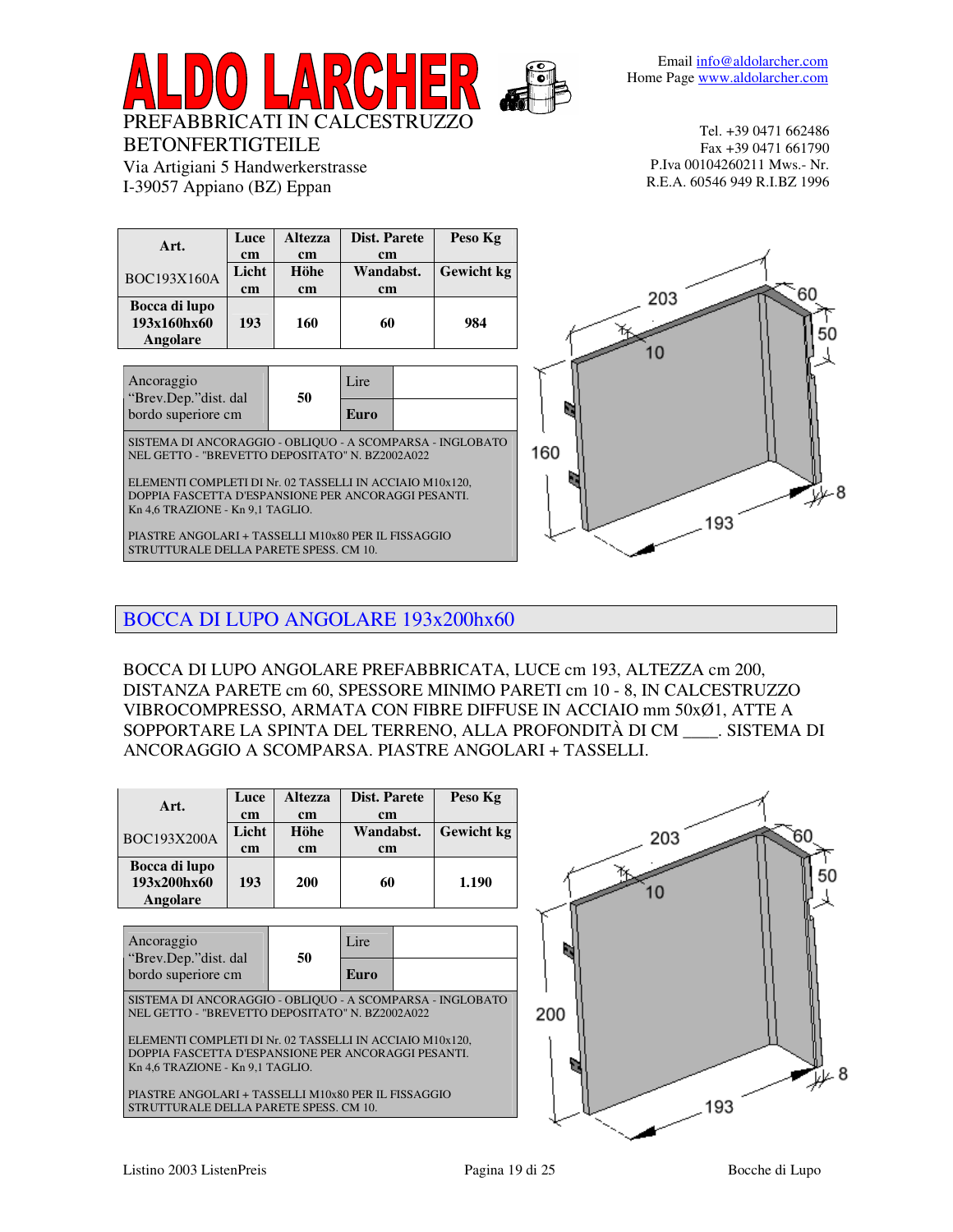

Via Artigiani 5 Handwerkerstrasse I-39057 Appiano (BZ) Eppan

Tel. +39 0471 662486 Fax +39 0471 661790 P.Iva 00104260211 Mws.- Nr. R.E.A. 60546 949 R.I.BZ 1996

#### **SISTEMA DI ANCORAGGIO "BREV. DEP" BOCCHE DI LUPO PREFABBRICATE "ALDO LARCHER"**

Il sistema di ancoraggio **"Brevetto Depositato N.BZ2002A022",** schematizzato nelle pagine seguenti, è semplicissimo:

- 1) L'elemento viene ancorato e sollevato, per mezzo dei fori passanti presenti nella bocca di lupo.
- 2) L'elemento viene appoggiato alla muratura verticale del fabbricato.
- 3) Vengono praticati dei fori (Trapano) sulla muratura verticale del fabbricato, attraverso le asole presenti nella carpenteria zincata annegata obliqua.



- 4) Viene inserito il tassello ad espansione con la pressione di un martello.
- 5) Viene fissato il dado del tassello.
- 6) Le catene o fasce di sollevamento vengono rilasciate; e la bocca di lupo rimane fissata stabilmente al fabbricato.

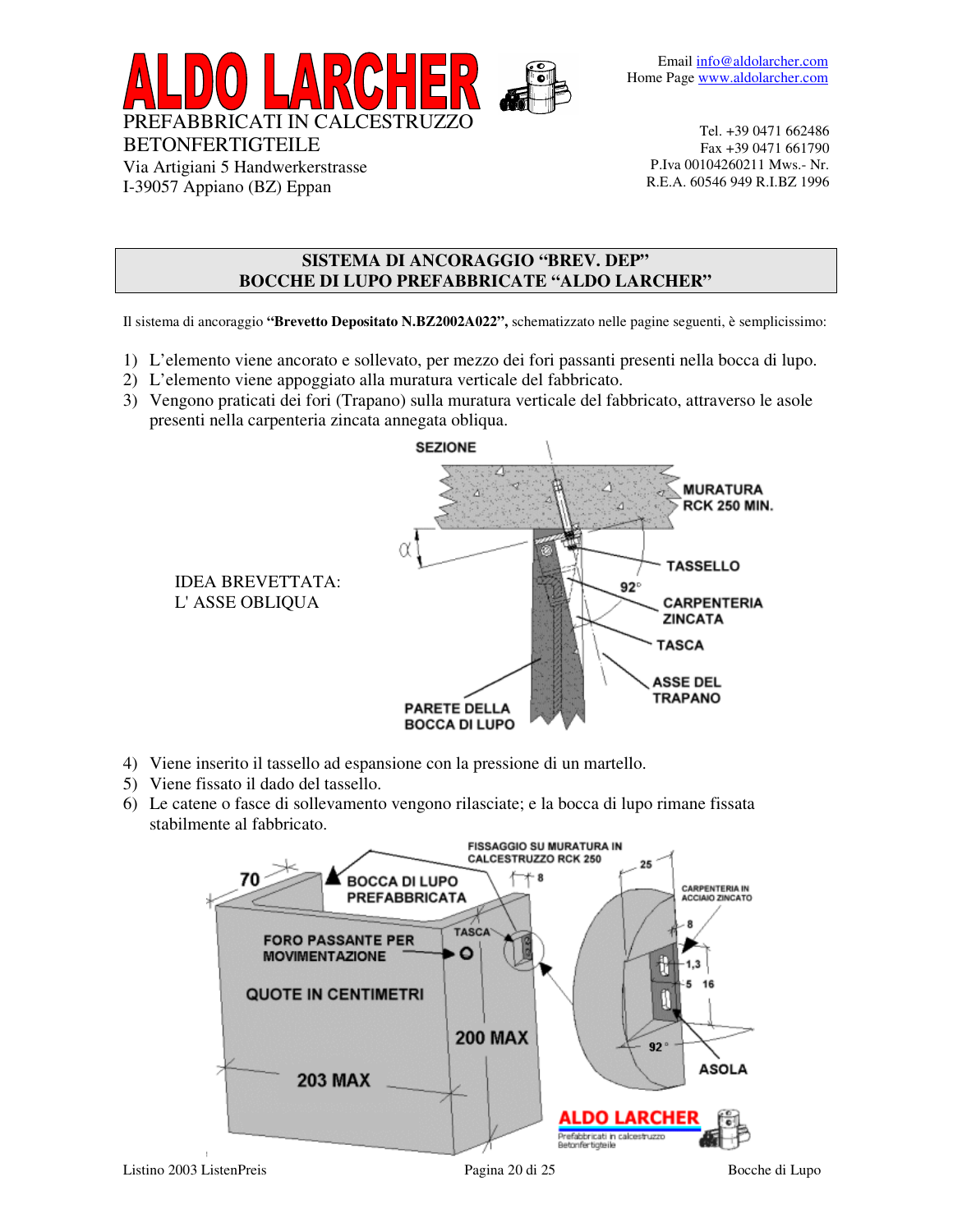Email info@aldolarcher.com Home Page www.aldolarcher.com



BETONFERTIGTEILE

Via Artigiani 5 Handwerkerstrasse I-39057 Appiano (BZ) Eppan

Tel. +39 0471 662486 Fax +39 0471 661790 P.Iva 00104260211 Mws.- Nr. R.E.A. 60546 949 R.I.BZ 1996

### VANTAGGI

- Non occorrono **dime** per il centraggio dei fori.
- Il **magazziniere** non deve assicurarsi di consegnare al cliente carpenterie separate per il fissaggio degli elementi.
- Le bocche di lupo possono essere **montate direttamente** dall'autocarro, non occorre infatti avvitare primariamente le carpenterie al prefabbricato.
- Il sistema rimane completamente inglobato negli 8 cm di spessore parete, assicurando una **razionalizzazione dello stoccaggio e del trasporto**.
- Il **tempo** di montaggio, è dimezzato.
- Il tassello, una volta avvitato, rimane completamente all'interno della cavitá (Tasca), non pregiudicando quindi la successiva stesura del tessuto **impermeabilizzante** !!!

### SVANTAGGI

- L'ancoraggio annegato, è in posizione fissa, rispetto all'altezza dell'elemento, eventuali fissaggi non Standard, devono essere effettuati con ancoraggi tradizionali.
- Le bocche di lupo angolari, devono essere fissate con ancoraggi tradizionali.

### **STATICA**

Le armature degli elementi, ed il sistema di ancoraggio, sono calcolati per resistere alla spinta del terreno + eventuale automezzo pesante in transito.

Stiamo altresì attivando una proficua collaborazione di ricerca col Dipartimento di Ingegneria dell'Università degli Studi di Bergamo, per testare staticamente le Bocche di lupo prefabbricate, armate con "Fibre diffuse in acciaio" (Primi risultati autunno 2003).



Per ulteriori informazioni, contattare prodotti@aldolarcher.com

PROVE DI ROTTURA

Listino 2003 ListenPreis Pagina 21 di 25 Bocche di Lupo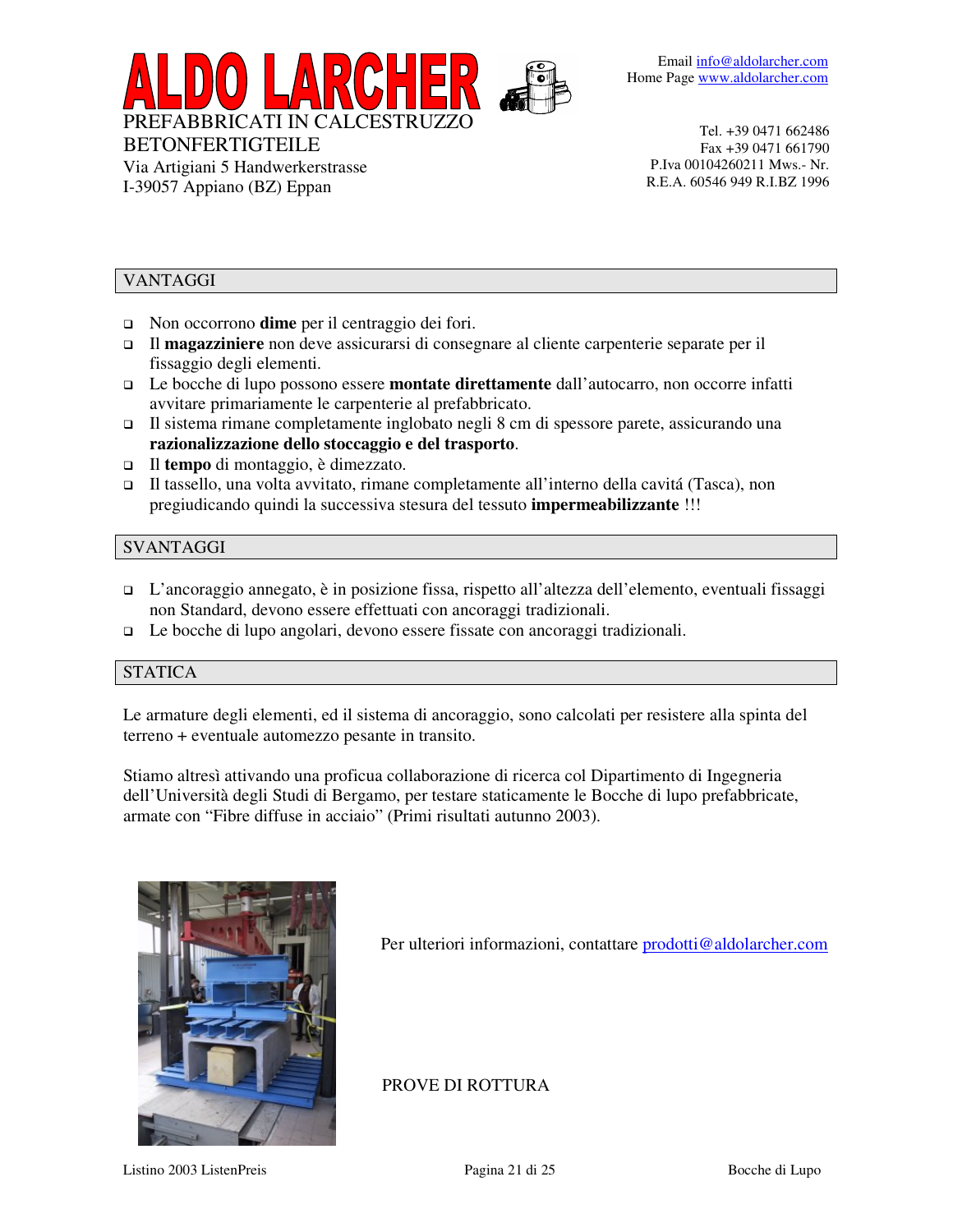

Via Artigiani 5 Handwerkerstrasse I-39057 Appiano (BZ) Eppan

Tel. +39 0471 662486 Fax +39 0471 661790 P.Iva 00104260211 Mws.- Nr. R.E.A. 60546 949 R.I.BZ 1996



il montaggio di almeno 2 ancoraggi antifurto per griglia. I componenti soggetti a maggior usura sono in acciaio inox AISI 304.

| GR10x6VET | Copertura <b>pedonabile</b> in<br>Vetrocemento | 114x67x8h  | 100x60 | Ka<br>400/Ma |  |
|-----------|------------------------------------------------|------------|--------|--------------|--|
| GR10x6VET | Copertura carrabile in<br>Vetrocemento         | 114x67x10h | 100x60 | Kg<br>500/Ma |  |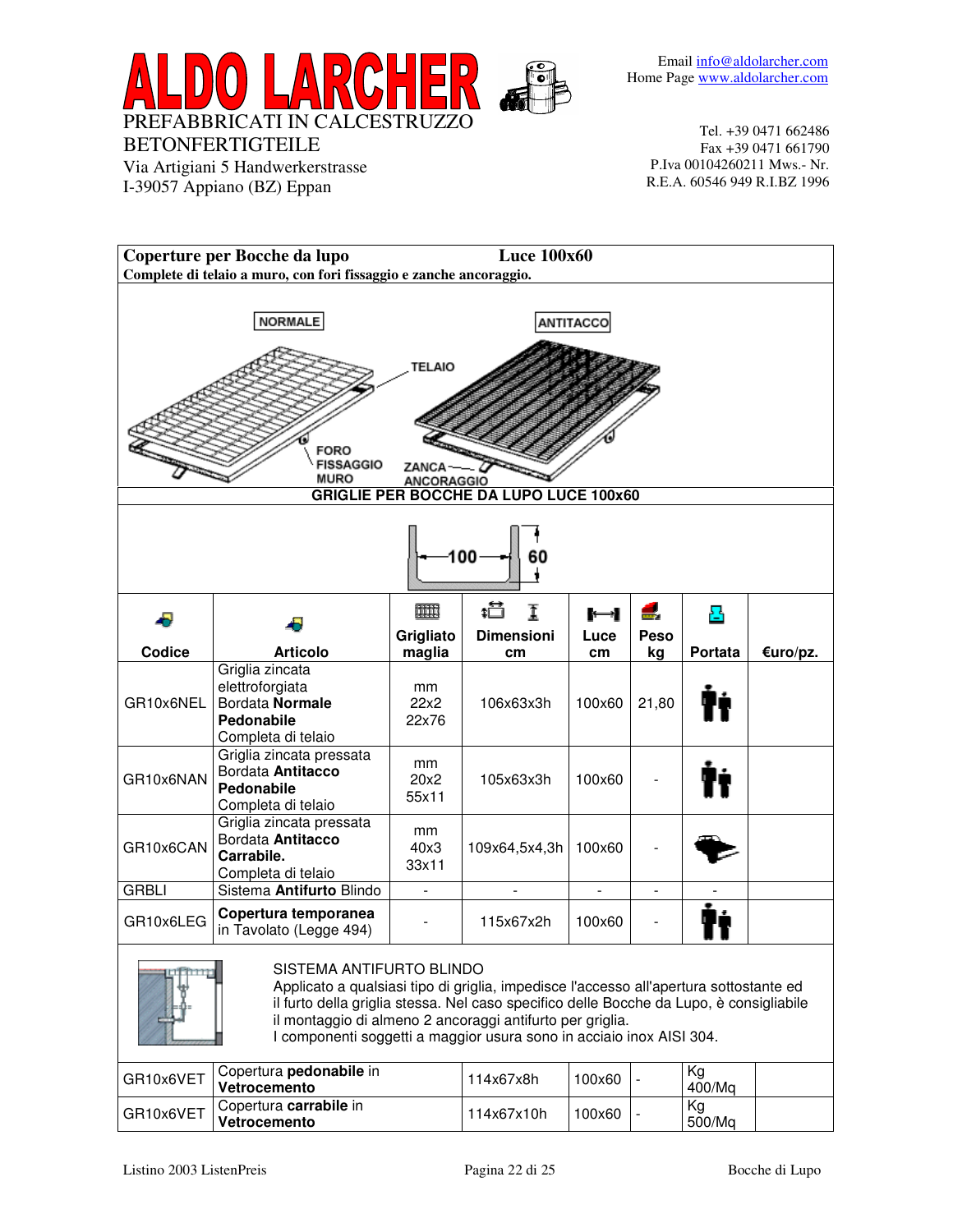

Via Artigiani 5 Handwerkerstrasse I-39057 Appiano (BZ) Eppan

Tel. +39 0471 662486 Fax +39 0471 661790 P.Iva 00104260211 Mws.- Nr. R.E.A. 60546 949 R.I.BZ 1996

|                                                                                                                                                                          | Coperture per Bocche da lupo                                                              |                     | <b>Luce 125x60</b>                |                                |                         |                     |          |  |
|--------------------------------------------------------------------------------------------------------------------------------------------------------------------------|-------------------------------------------------------------------------------------------|---------------------|-----------------------------------|--------------------------------|-------------------------|---------------------|----------|--|
|                                                                                                                                                                          | Complete di telaio a muro, con fori fissaggio e zanche ancoraggio.                        |                     |                                   |                                |                         |                     |          |  |
| <b>NORMALE</b><br>ANTITACCO<br><b>TELAIO</b><br><b>FORO</b><br><b>FISSAGGIO</b><br>ZANCA –<br>MURO<br><b>ANCORAGGIO</b><br><b>GRIGLIE PER BOCCHE DA LUPO LUCE 125x60</b> |                                                                                           |                     |                                   |                                |                         |                     |          |  |
|                                                                                                                                                                          |                                                                                           |                     |                                   |                                |                         |                     |          |  |
| 125                                                                                                                                                                      |                                                                                           |                     |                                   |                                |                         |                     |          |  |
| Codice                                                                                                                                                                   | <b>Articolo</b>                                                                           | Grigliato<br>maglia | 疸<br>Ţ<br><b>Dimensioni</b><br>cm | ┡━┪<br>Luce<br>cm <sub>2</sub> | ≝.<br><b>Peso</b><br>kg | Д<br><b>Portata</b> | €uro/pz. |  |
| GR12x6NEL                                                                                                                                                                | Griglia zincata<br>elettroforgiata<br>Bordata Normale<br>Pedonabile<br>Completa di telaio | mm<br>22x2<br>22x76 | 132x63x3h                         | 125x60                         | 26,70                   |                     |          |  |
| GR12x6NAN                                                                                                                                                                | Griglia zincata pressata<br>Bordata Antitacco<br>Pedonabile<br>Completa di telaio         | mm<br>20x2<br>55x11 | 132x63x3h                         | 125x60                         |                         |                     |          |  |
| GR12x6CAN                                                                                                                                                                | Griglia zincata pressata<br>Bordata Antitacco<br>Carrabile.<br>Completa di telaio         | mm<br>40x3<br>33x11 | 134x64,5x4,3h                     | 125x60                         |                         |                     |          |  |
| <b>GRBLI</b>                                                                                                                                                             | Sistema Antifurto Blindo                                                                  | $\blacksquare$      | $\overline{\phantom{a}}$          | $\blacksquare$                 | $\blacksquare$          |                     |          |  |
| GR12x6LEG                                                                                                                                                                | Copertura temporanea<br>in Tavolato (Legge 494)                                           |                     | 140x67x2h                         | 125x60                         |                         |                     |          |  |



#### SISTEMA ANTIFURTO BLINDO

Applicato a qualsiasi tipo di griglia, impedisce l'accesso all'apertura sottostante ed il furto della griglia stessa. Nel caso specifico delle Bocche da Lupo, è consigliabile il montaggio di almeno 2 ancoraggi antifurto per griglia.

I componenti soggetti a maggior usura sono in acciaio inox AISI 304.

| GR12x6VET | Copertura <b>pedonabile</b> in<br>Vetrocemento | 140x67x8h  | 125x60 | Kg<br>400/Ma |
|-----------|------------------------------------------------|------------|--------|--------------|
| GR12x6VET | Copertura carrabile in<br>Vetrocemento         | 140x67x10h | 125x60 | Kg<br>500/Ma |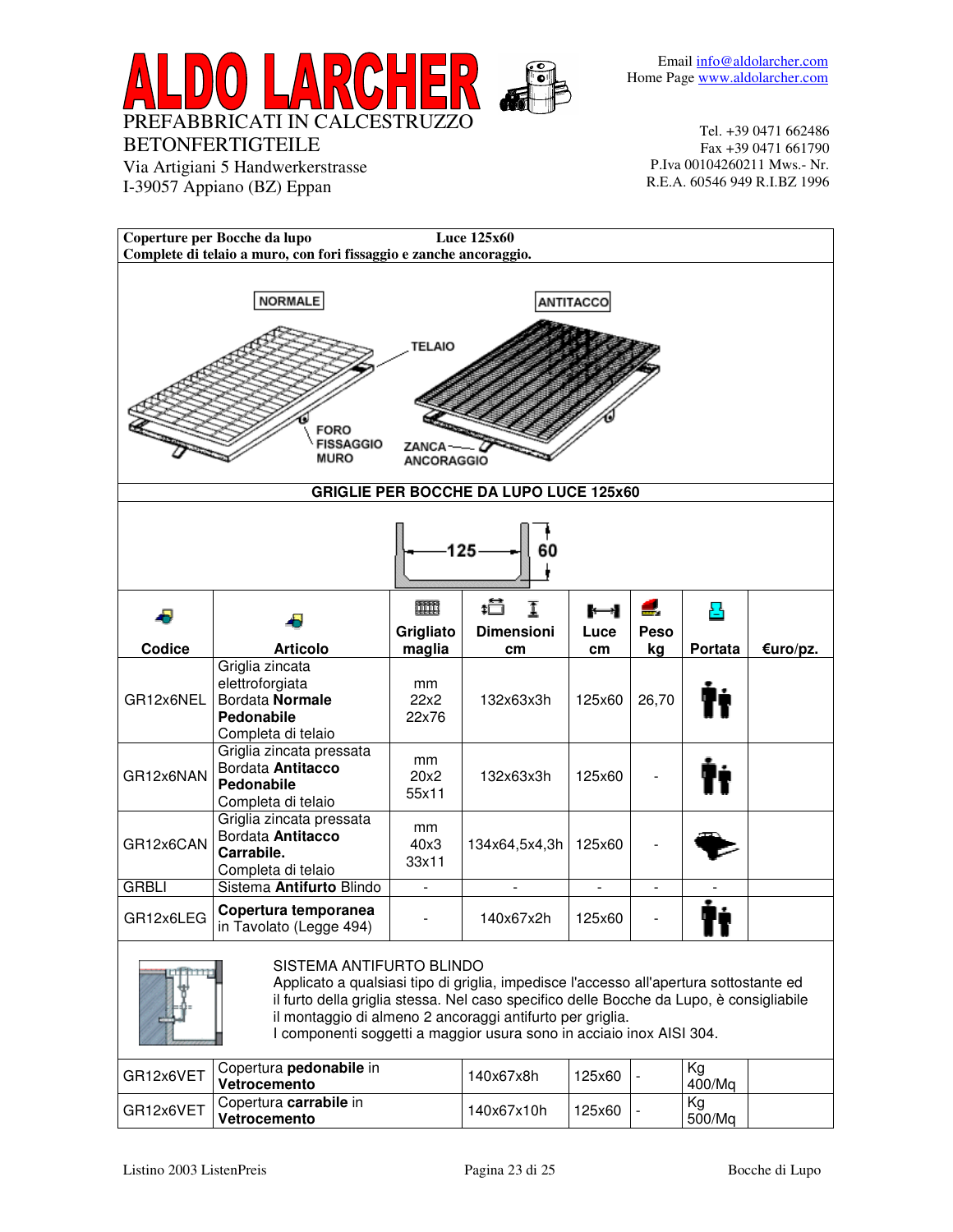

Via Artigiani 5 Handwerkerstrasse I-39057 Appiano (BZ) Eppan

Tel. +39 0471 662486 Fax +39 0471 661790 P.Iva 00104260211 Mws.- Nr. R.E.A. 60546 949 R.I.BZ 1996

| <b>Luce 185x60</b><br>Coperture per Bocche da lupo<br>Complete di telaio a muro, con fori fissaggio e zanche ancoraggio. |                                                                                                                                   |                |                                               |                          |                          |         |          |  |  |  |
|--------------------------------------------------------------------------------------------------------------------------|-----------------------------------------------------------------------------------------------------------------------------------|----------------|-----------------------------------------------|--------------------------|--------------------------|---------|----------|--|--|--|
|                                                                                                                          |                                                                                                                                   |                |                                               |                          |                          |         |          |  |  |  |
|                                                                                                                          | <b>NORMALE</b>                                                                                                                    |                |                                               | ANTITACCO                |                          |         |          |  |  |  |
|                                                                                                                          |                                                                                                                                   |                |                                               |                          |                          |         |          |  |  |  |
|                                                                                                                          | <b>TELAIO</b>                                                                                                                     |                |                                               |                          |                          |         |          |  |  |  |
|                                                                                                                          |                                                                                                                                   |                |                                               |                          |                          |         |          |  |  |  |
|                                                                                                                          |                                                                                                                                   |                |                                               |                          |                          |         |          |  |  |  |
|                                                                                                                          | <b>FORO</b><br><b>FISSAGGIO</b>                                                                                                   | ZANCA          |                                               |                          |                          |         |          |  |  |  |
|                                                                                                                          | MURO                                                                                                                              | ANCORAGGIO     | <b>GRIGLIE PER BOCCHE DA LUPO LUCE 185x60</b> |                          |                          |         |          |  |  |  |
|                                                                                                                          |                                                                                                                                   |                |                                               |                          |                          |         |          |  |  |  |
|                                                                                                                          |                                                                                                                                   |                |                                               | 60                       |                          |         |          |  |  |  |
|                                                                                                                          |                                                                                                                                   |                | 185                                           |                          |                          |         |          |  |  |  |
|                                                                                                                          |                                                                                                                                   |                | 护                                             |                          |                          |         |          |  |  |  |
|                                                                                                                          |                                                                                                                                   | Ⅲ<br>Grigliato | I<br><b>Dimensioni</b>                        | $\blacksquare$<br>Luce   | 2.<br>Peso               | Ł.      |          |  |  |  |
| Codice                                                                                                                   | <b>Articolo</b>                                                                                                                   | maglia         | cm                                            | cm                       | kg                       | Portata | €uro/pz. |  |  |  |
|                                                                                                                          | Griglia zincata<br>elettroforgiata                                                                                                | mm             |                                               |                          |                          |         |          |  |  |  |
| GR18x6NEL                                                                                                                | Bordata Normale                                                                                                                   | 22x2           | 194x63x3h                                     | 185x60                   |                          |         |          |  |  |  |
|                                                                                                                          | Pedonabile<br>Completa di telaio                                                                                                  | 22x76          |                                               |                          |                          |         |          |  |  |  |
|                                                                                                                          | Griglia zincata pressata<br>Bordata Antitacco                                                                                     | mm             |                                               |                          |                          |         |          |  |  |  |
| GR18x6NAN                                                                                                                | Pedonabile                                                                                                                        | 20x2<br>55x11  | 194x63x3h                                     | 185x60                   |                          |         |          |  |  |  |
|                                                                                                                          | Completa di telaio<br>Griglia zincata pressata                                                                                    |                |                                               |                          |                          |         |          |  |  |  |
| GR18x6CAN                                                                                                                | Bordata Antitacco                                                                                                                 | mm<br>40x3     | 194x64,5x4,3h                                 | 185x60                   |                          |         |          |  |  |  |
|                                                                                                                          | Carrabile.<br>Completa di telaio                                                                                                  | 33x11          |                                               |                          |                          |         |          |  |  |  |
| <b>GRBLI</b>                                                                                                             | Sistema Antifurto Blindo                                                                                                          | $\blacksquare$ |                                               | $\overline{\phantom{a}}$ | $\overline{\phantom{0}}$ |         |          |  |  |  |
| GR18x6LEG                                                                                                                | Copertura temporanea<br>in Tavolato (Legge 494)                                                                                   |                | 200x67x2h                                     | 185x60                   |                          |         |          |  |  |  |
|                                                                                                                          |                                                                                                                                   |                |                                               |                          |                          |         |          |  |  |  |
|                                                                                                                          | SISTEMA ANTIFURTO BLINDO<br>Applicato a qualsiasi tipo di griglia, impedisce l'accesso all'apertura sottostante ed                |                |                                               |                          |                          |         |          |  |  |  |
|                                                                                                                          | il furto della griglia stessa. Nel caso specifico delle Bocche da Lupo, è consigliabile                                           |                |                                               |                          |                          |         |          |  |  |  |
|                                                                                                                          | il montaggio di almeno 2 ancoraggi antifurto per griglia.<br>I componenti soggetti a maggior usura sono in acciaio inox AISI 304. |                |                                               |                          |                          |         |          |  |  |  |
|                                                                                                                          | Copertura pedonabile in                                                                                                           |                |                                               |                          |                          | Kg      |          |  |  |  |
| GR18x6VET                                                                                                                | Vetrocemento                                                                                                                      |                | 200x67x8h                                     | 185x60                   |                          | 400/Mq  |          |  |  |  |

Copertura **carrabile** in **Vetrocemento**

GR18x6VET

200x67x10h 185x60 -

Kg 500/Mq